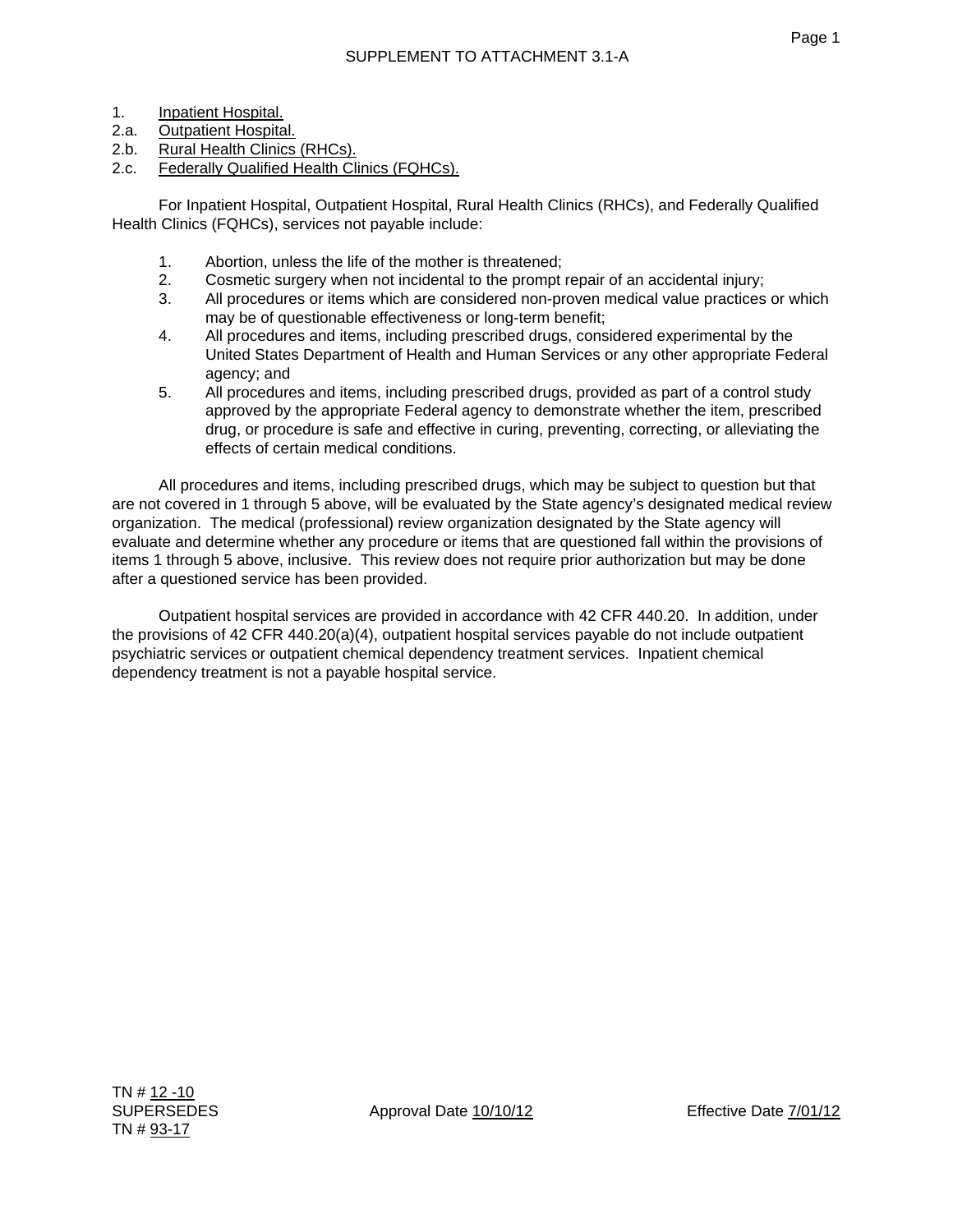# 3. Other Lab and X-Ray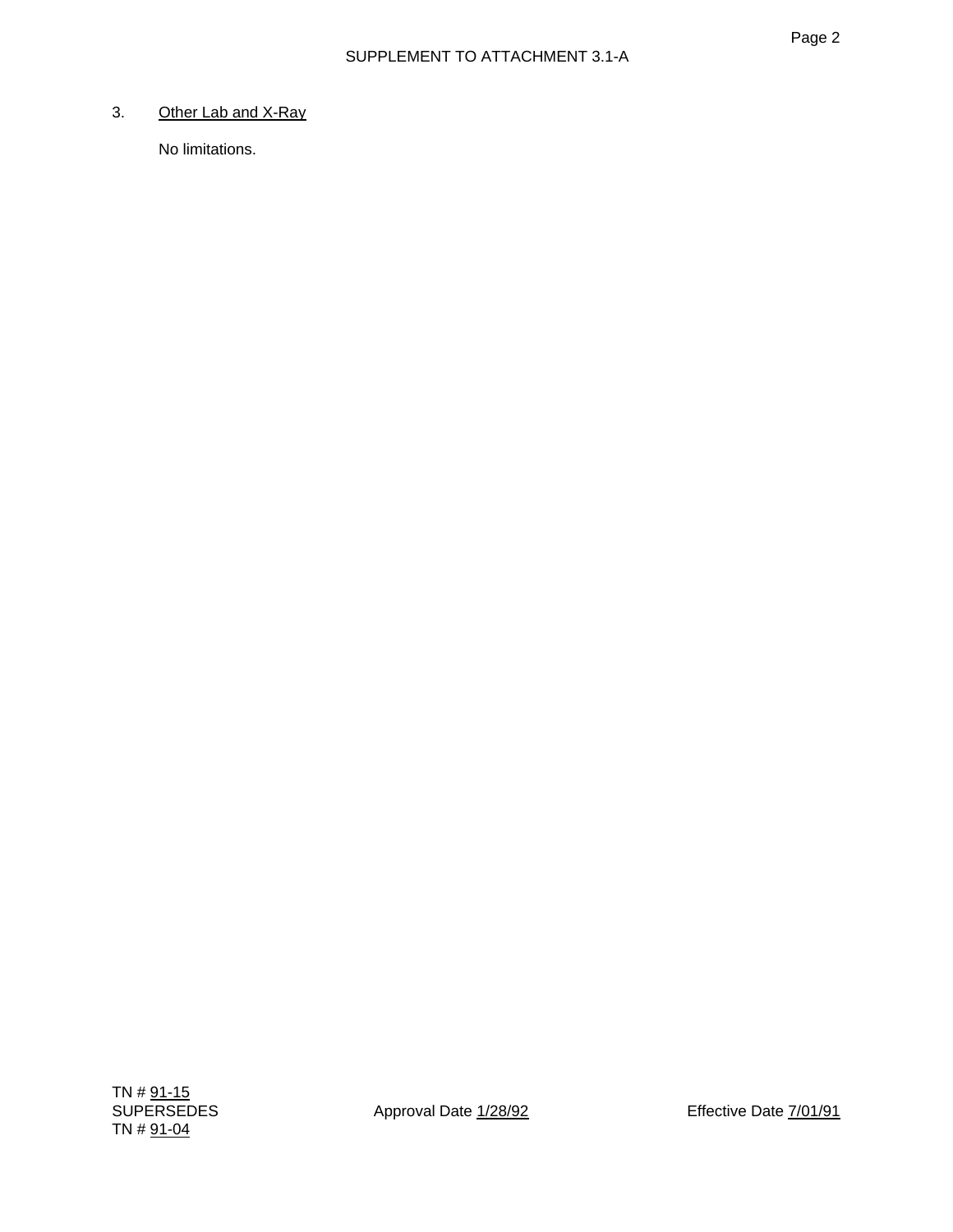## 4a. Nursing Facility Services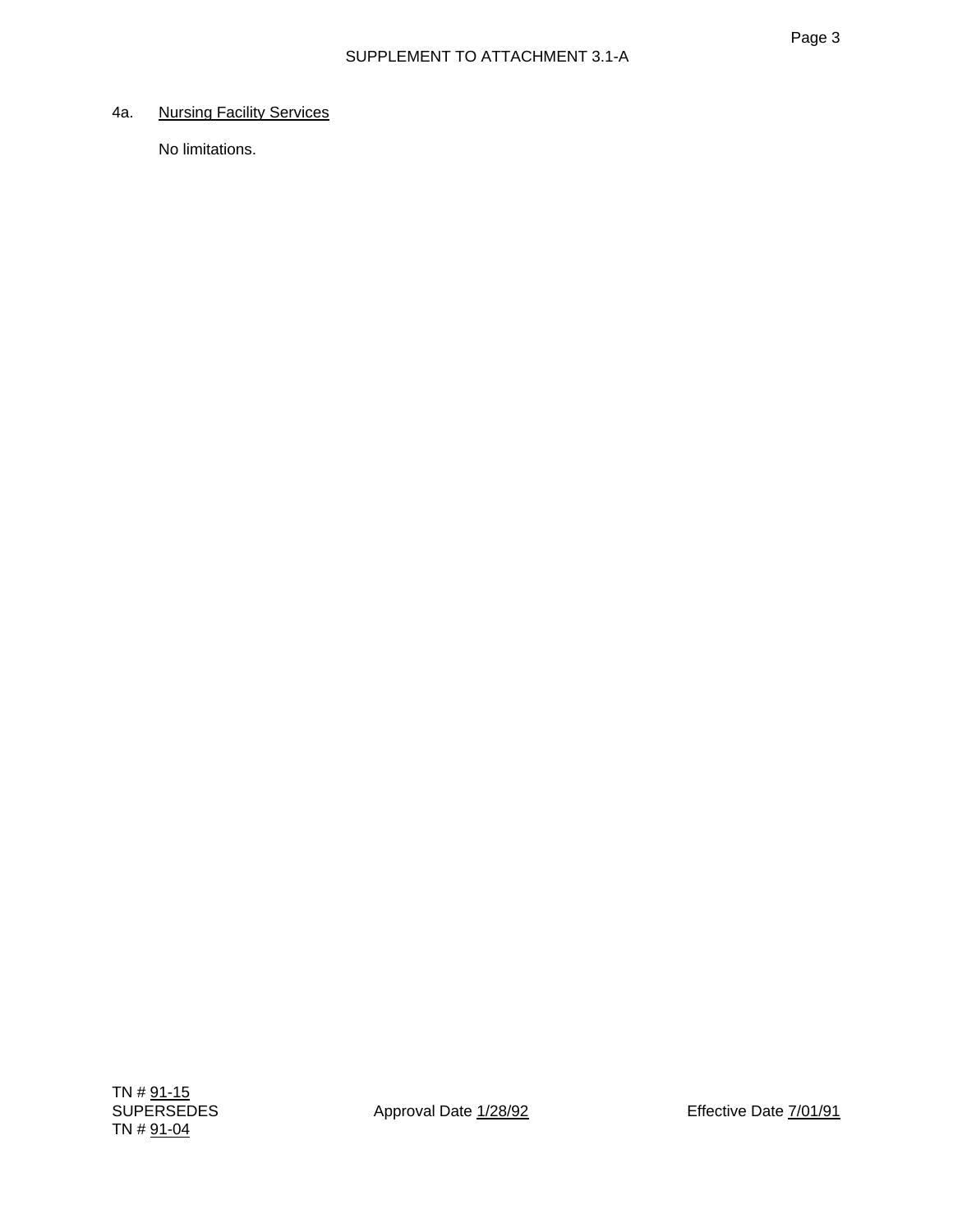## 4b. Early and Periodic Screening, Diagnosis and Treatment (EPSDT)

 Any Medicaid eligible child under 21 years of age, pursuant to Section 1905(r)(5) of the Act, has access to necessary health care, diagnostic services, treatment and other measures described in Section 1905(a) to correct or ameliorate defects and physical and mental illnesses and conditions discovered by the screening services whether or not such services are covered under this State plan.

 Payment will also be allowed under EPSDT for the following medically necessary services for children less than 21 years of age even though these services are not a benefit for Medicaid eligible adult beneficiaries:

- 1. Nutrition items, prior authorization required for total parenteral nutrition.
- 2. Orthodontic services, prior authorization required.
- 3. Private duty nursing services, prior authorization required.

 Payment will also be made for any medically necessary services in excess of any limitations indicated under this supplement provided to children less than 21 years of age.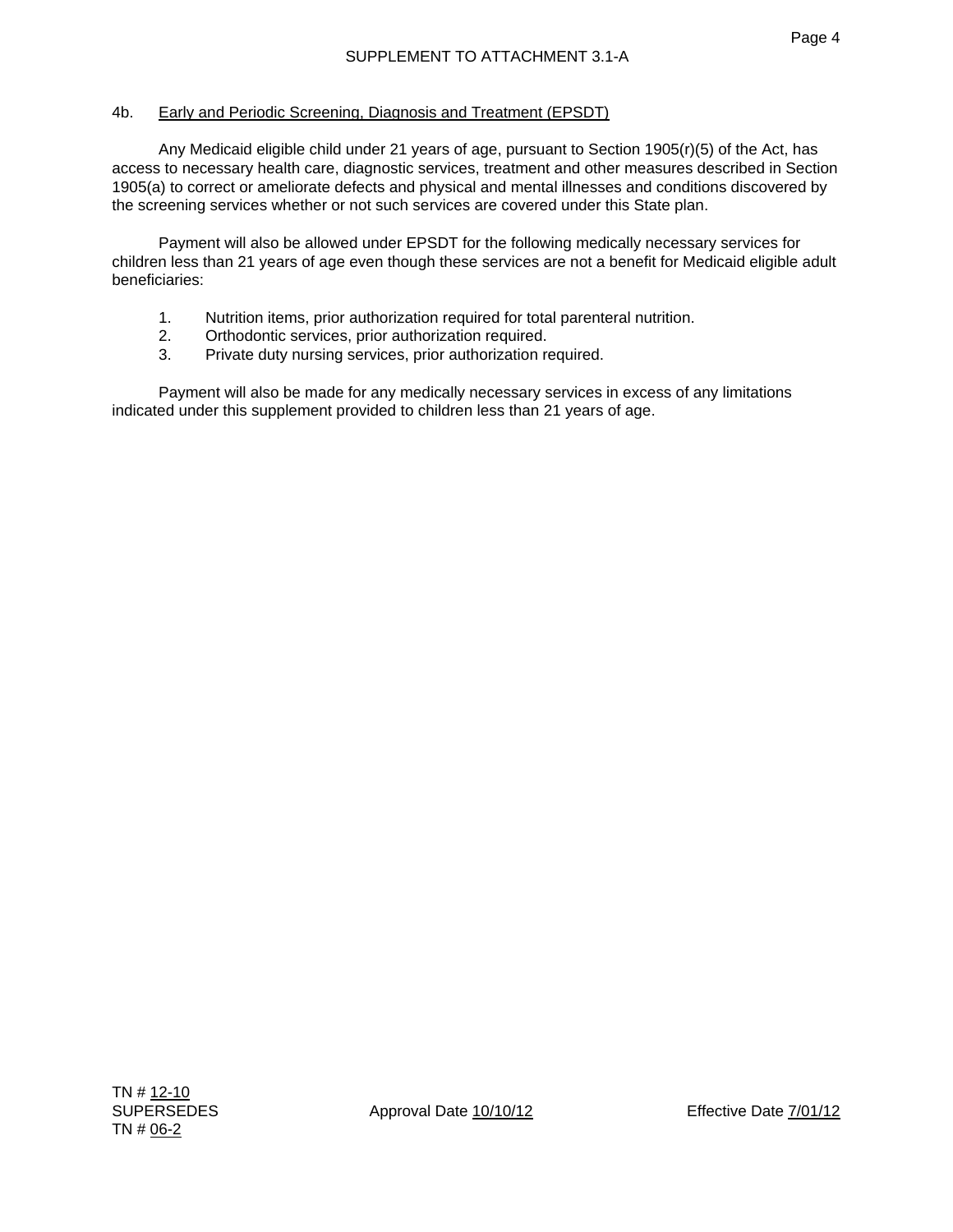### 4c. Family Planning Services

The following services are not payable:

- 1. Agents to promote fertility.
- 2. Procedures to reverse a previous sterilization.
- 3. Removal of implanted contraceptive capsules when done to reverse the intent of the original implant.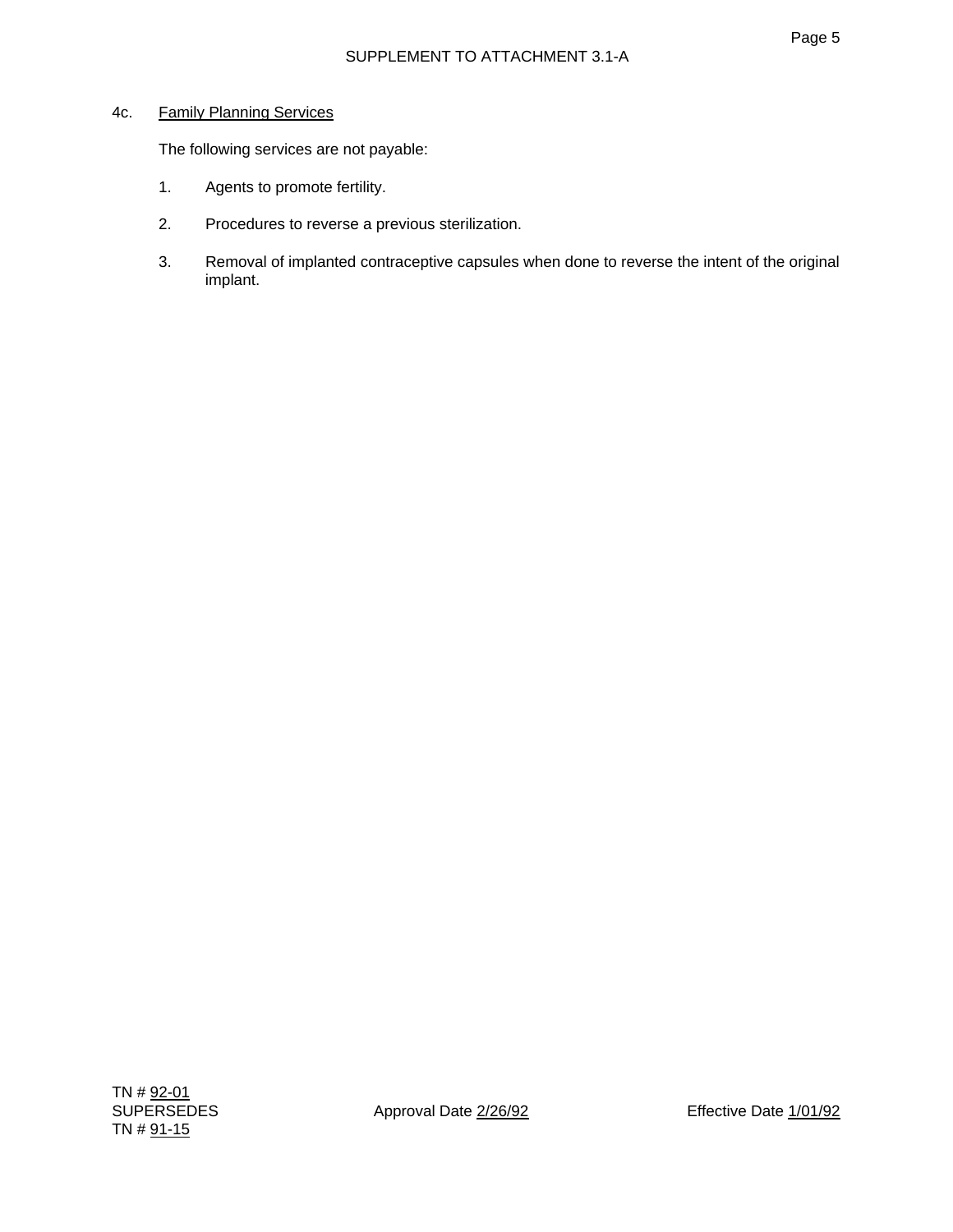**SERVLMT.STP Page 6** 

#### **SUPPLEMENT TO ATTACHMENT 3.1-A**

#### **5a. Physician Services**

**Physician services not payable include:** 

- **1. Abortion unless the life of the mother is threatened.**
- **2. Cosmetic surgery when not incidental to the prompt repair of an accidental injury.**
- **3. All procedures or items which are considered non-proven medical value practices, which may be of questionable effectiveness or long term benefit.**
- **4. All procedures and items, including prescribed drugs, considered experimental by the U.S. Department of Health**  and Human Services or any other appropriate federal agency.
- **5. All procedures and items, including prescribed drugs, provided as part of a control study, approved by the Department of Health and Human Services or any other appropriate federal agency to demonstrate whether the item, prescribed drug, or procedure is safeand effective in curing, preventing, correcting, or alleviating the effects of certain medical conditions.**
- **6. All procedures and items, including prescribed drugs, which may be subject to question but are not covered in 1 through 5 above, will be evaluated by the Department's designated medical review organization.**



APPROVAL DATE  $3\cdot 22 - 94$  EFFECTIVE DATE  $\frac{175 - 123}{12}$ 

 $\mathcal{J}$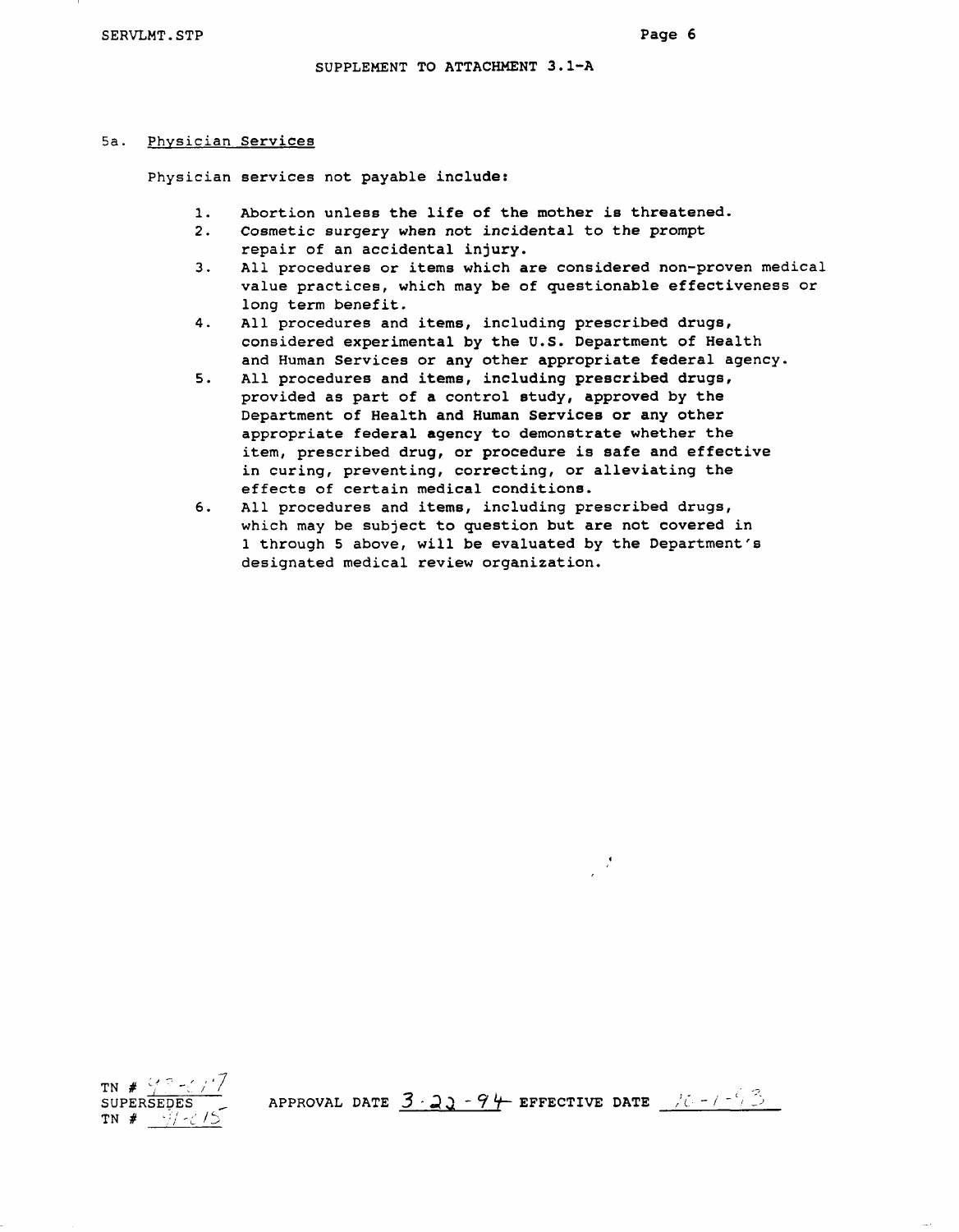# 5b. Medical Services by a Dentist

See section 5a of this attachment.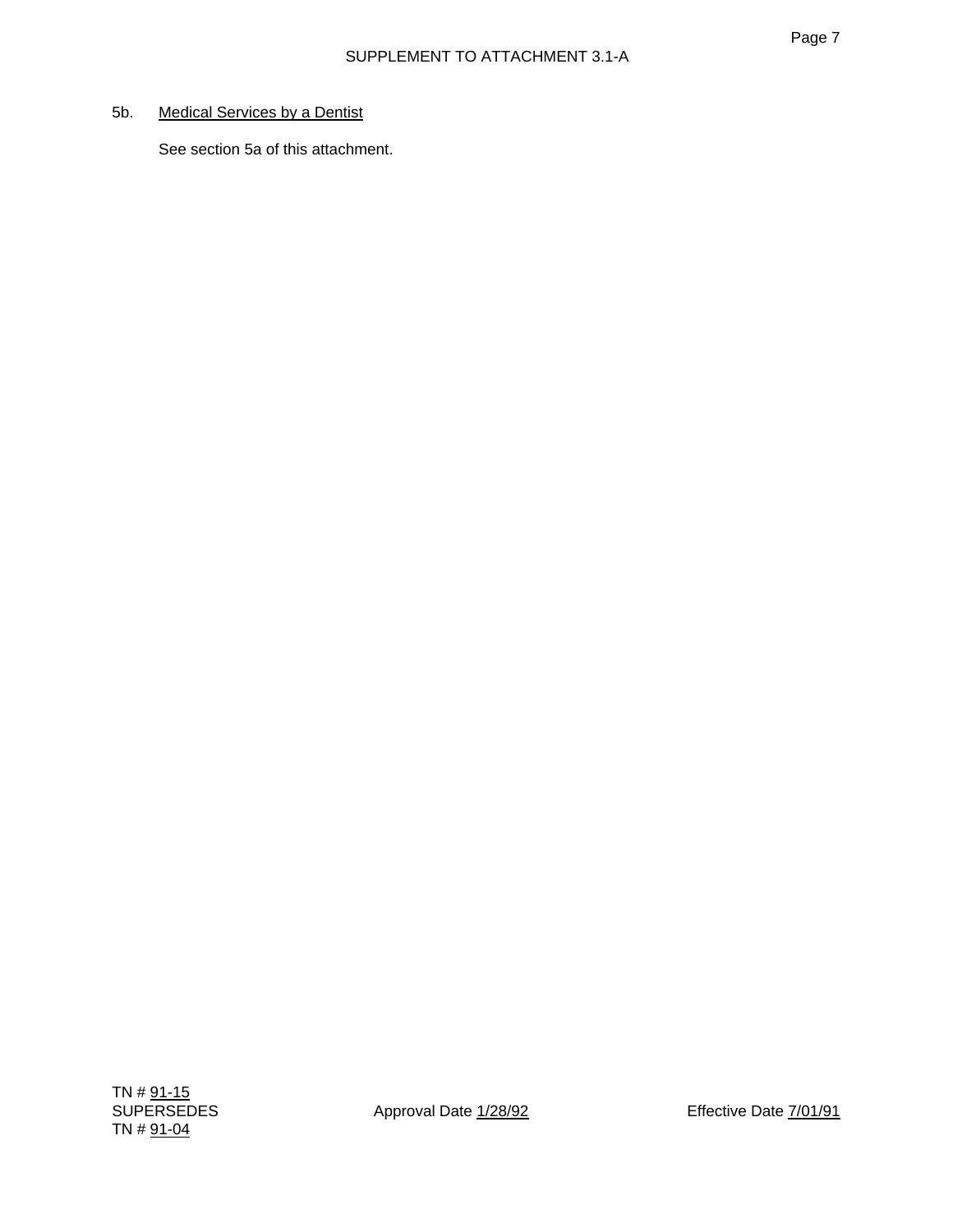### 6a. Podiatrist Services

 Services not payable include stock orthopedic shoes unless they are part of a leg brace, treatment of flatfoot, routine foot care, treatment of fungal infection of the toenail, and surgical or non-surgical treatment of subluxations of the foot undertaken for the sole purpose of correcting a subluxated structure in the foot as an isolated entity.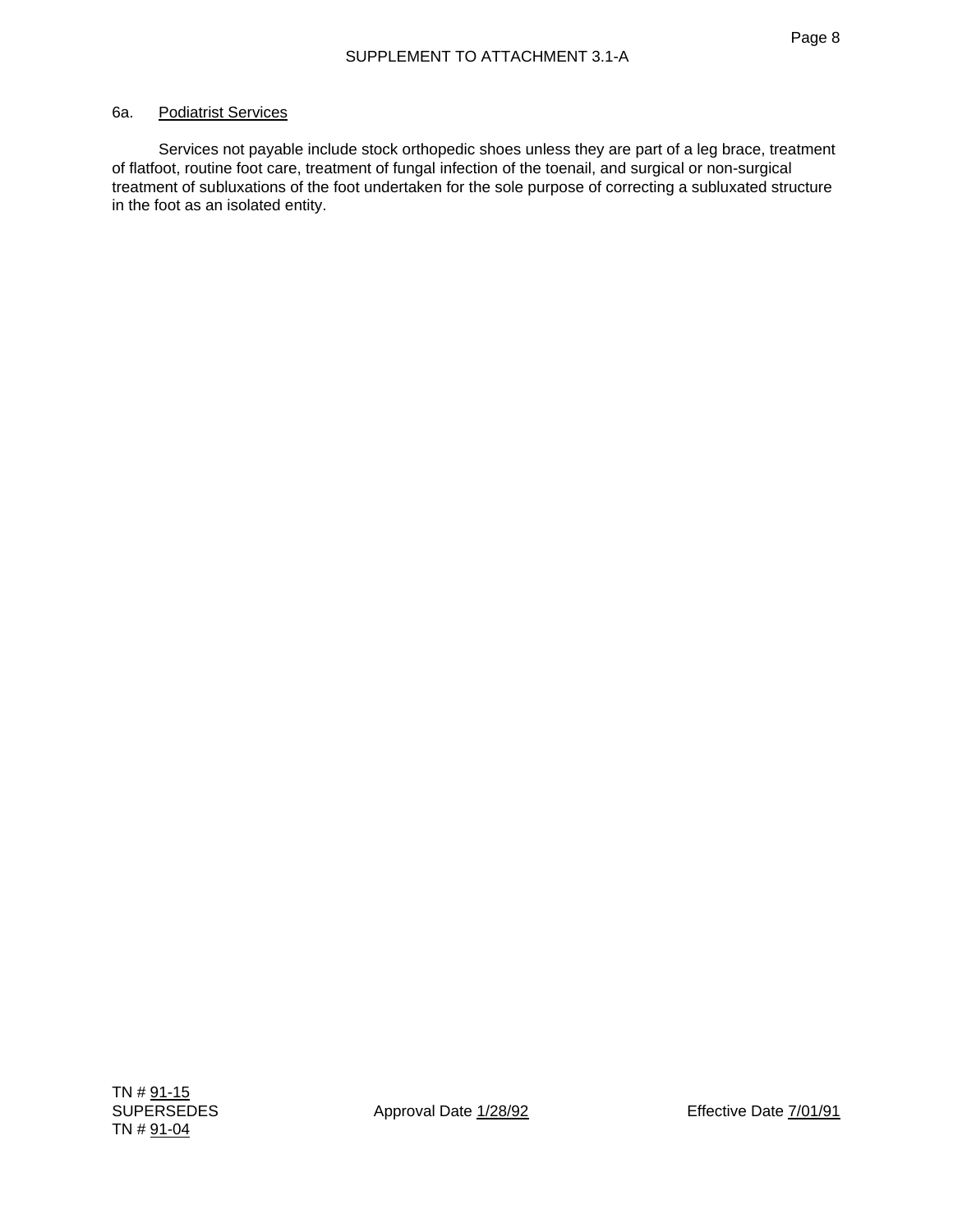# 6b. Optometrist Services

Eye examinations and refractions.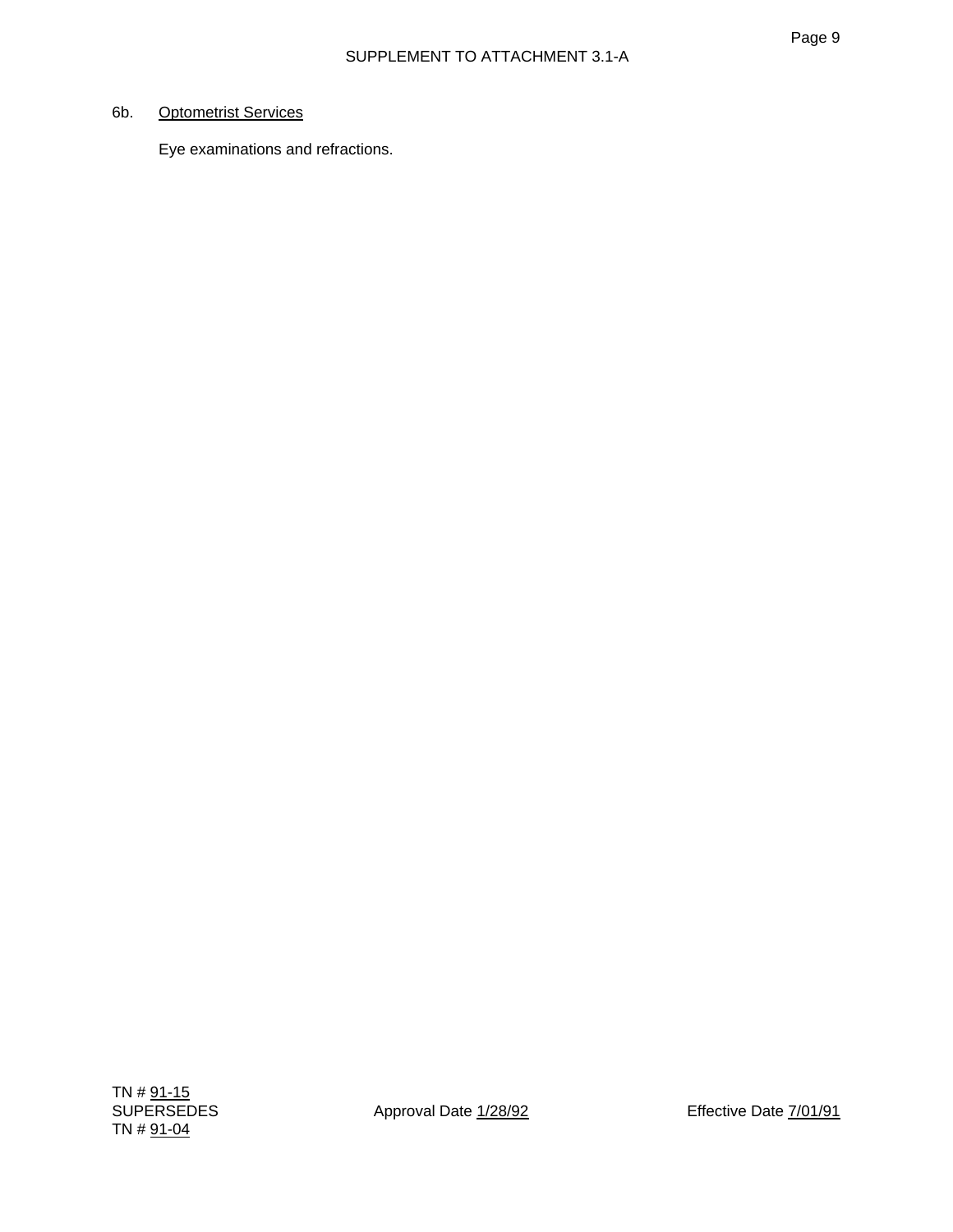#### 6c. Chiropractic Services

 Chiropractic services payable are limited to manual manipulation of the spine to correct a subluxation which is demonstrated by an x-ray to exist. Manual manipulations are limited to no more than 30 during a 12-month period.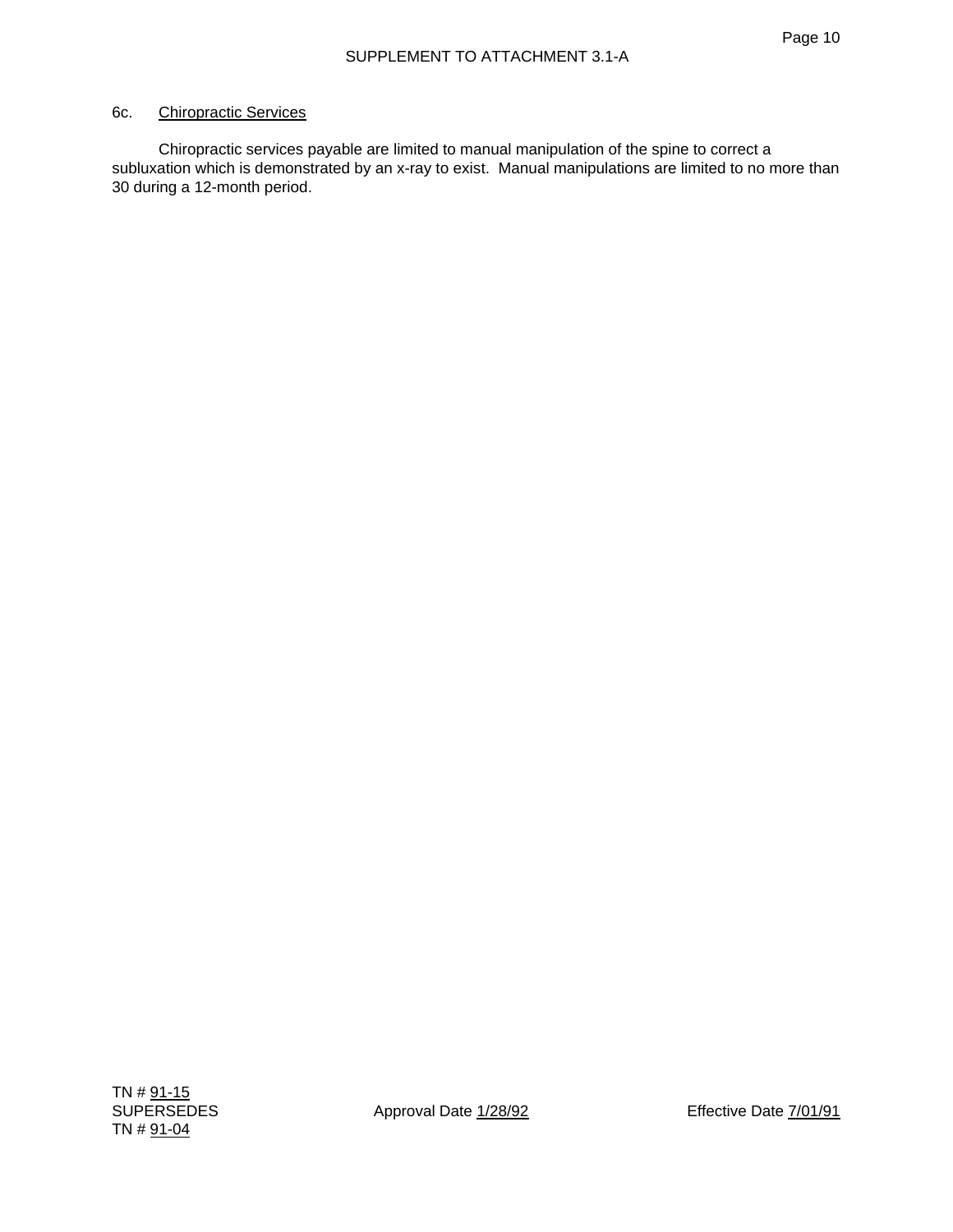#### 6d. Other Licensed Practitioner Services

- 1. Services of a licensed physician assistant. See service limitations under section 5a of this attachment.
- 2. Services of a licensed certified nurse practitioner other than pediatric or family nurse practitioners. See service limitations under section 5a of this attachment.
- 3. Services of a licensed certified registered nurse anesthetist. See service limitations under section 5a of this attachment.
- 4. Services of a licensed registered nurse or licensed practical nurse which are determined medically necessary by the Department, and are limited to no more than 18 hours of nursing during a calendar quarter.
- 5. Services of a licensed psychologist, licensed professional counselor mental health, licensed professional counselor working toward a mental health designation, licensed clinical nurse specialist, licensed certified social worker – PIP, licensed certified social work – PIP candidate, or licensed marriage and family therapist provided within their scope of licensure.
- 6. Services of a licensed nutritionist and licensed dietician provided within their scope of licensure.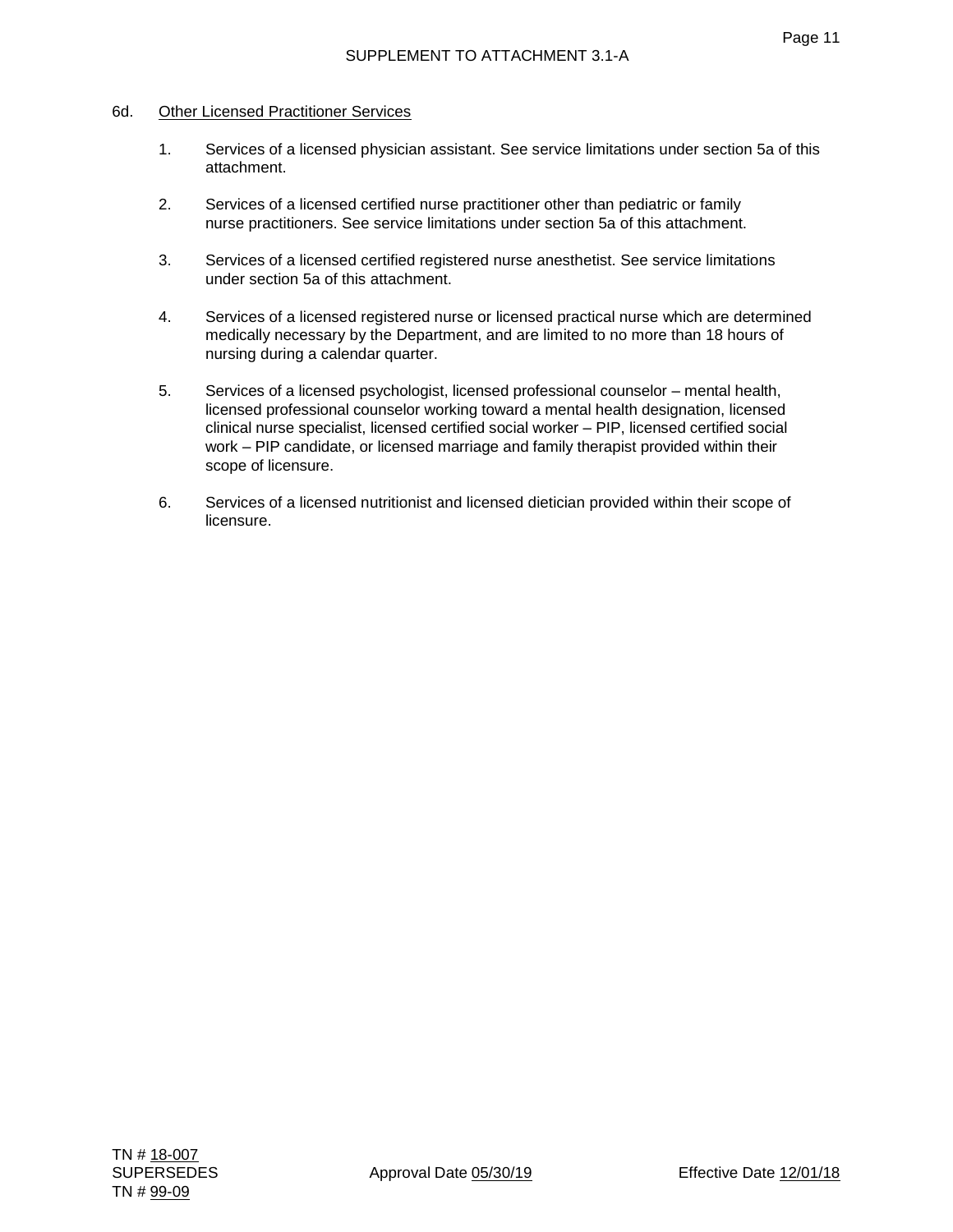## 7. Home Health Services

- a, b, d. The following home health services are not payable:
- 1. Home health agency services provided to individuals residing in a hospital, nursing facility, or intermediate care facility for the mentally retarded.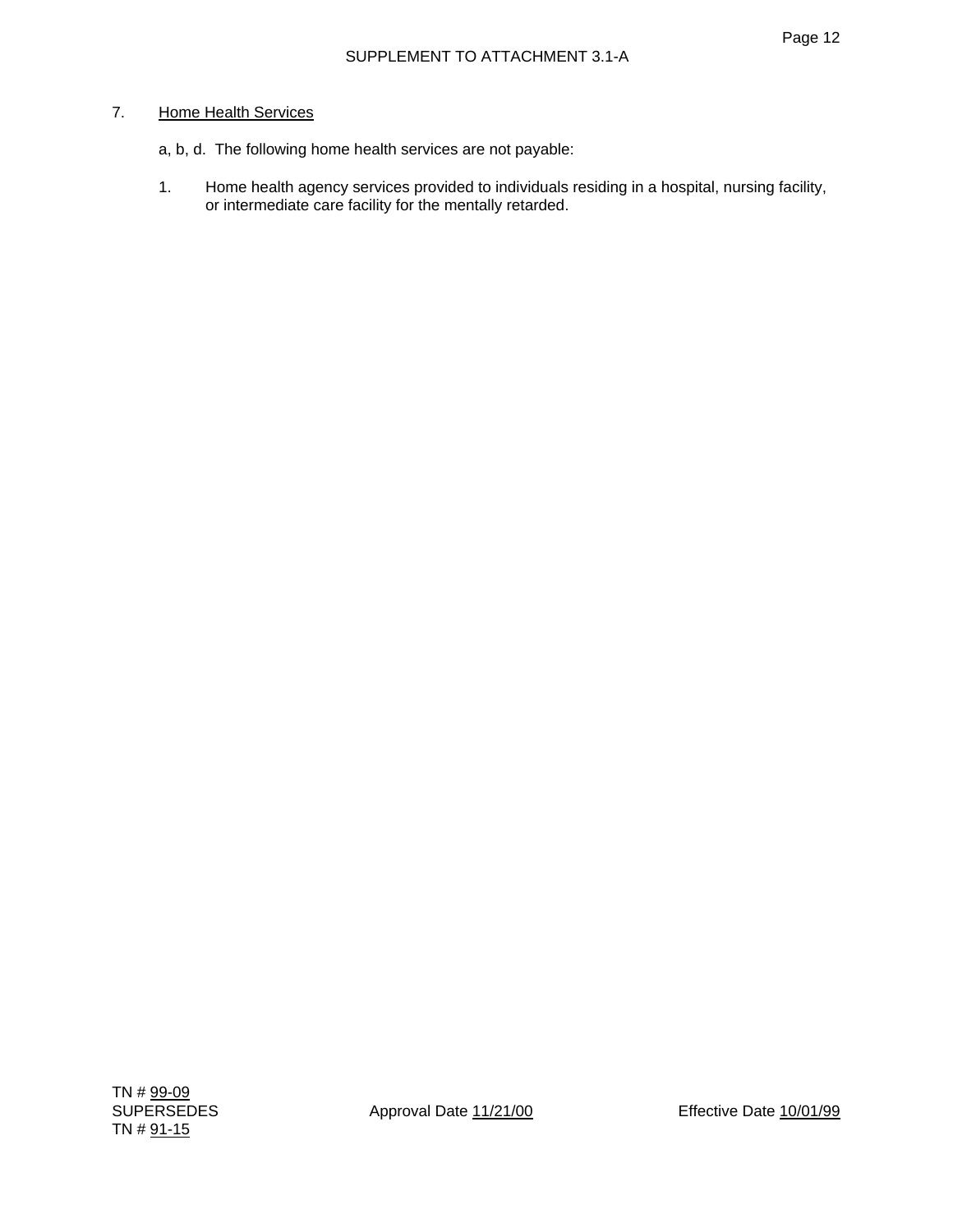# SUPPLEMENT TO ATTACHMENT 3.1-A

7C. Medical supplies, equipment, and appliances are provided in accordance with federal regulations at 42 CFR 440.70(b)(3) based on medical necessity.

Rental equipment is no longer covered when any of the following conditions exist:

- 1. The prescription for the equipment is not valid;
- 2. The certificate of medical necessity is not valid;
- 3. The equipment has been returned to the provider; or
- 4. The recipient is no longer using the equipment.

Supplies necessary for the effective use or proper functioning of covered medical equipment are covered when:

- 1. The equipment is covered by Medicaid;
- 2. The recipient's condition meets the coverage criteria for equipment; and
- 3. The equipment is owned by the recipient.

Supplies for rented durable medical equipment are included in the Medicaid rental payment, unless specifically listed on the department's billing guidance website.

Replacement of medical equipment is allowed only when a medical condition exists which necessitates the replacement of the particular piece of equipment. The prescribing physician must determine whether a medical necessity exists and must document the need on the prescription for the replacement equipment.

Non-covered items may be requested by the recipient's physician. Requests for non-covered items must demonstrate medical necessity and be prior authorized by the department.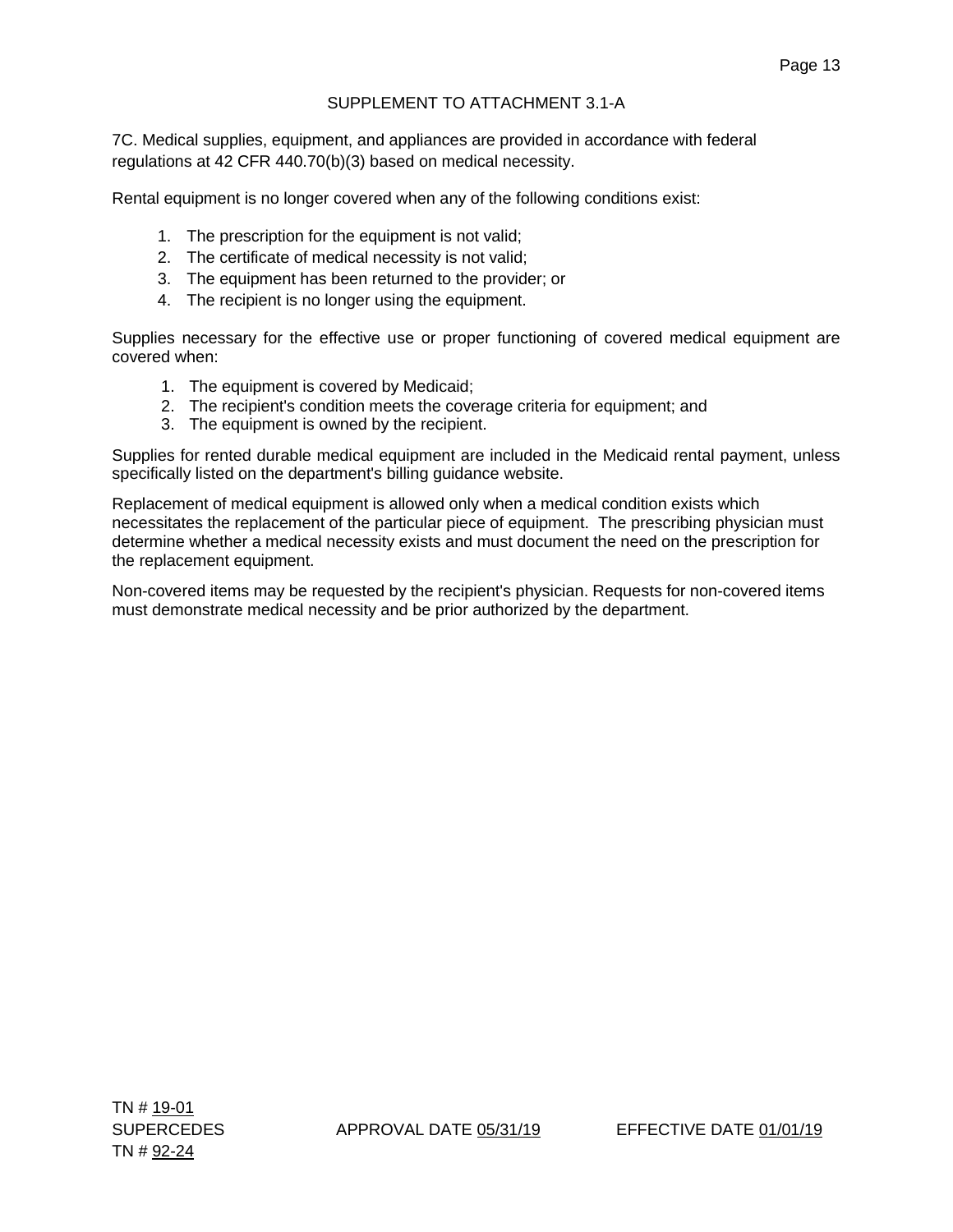# 8. Private Duty Nursing Services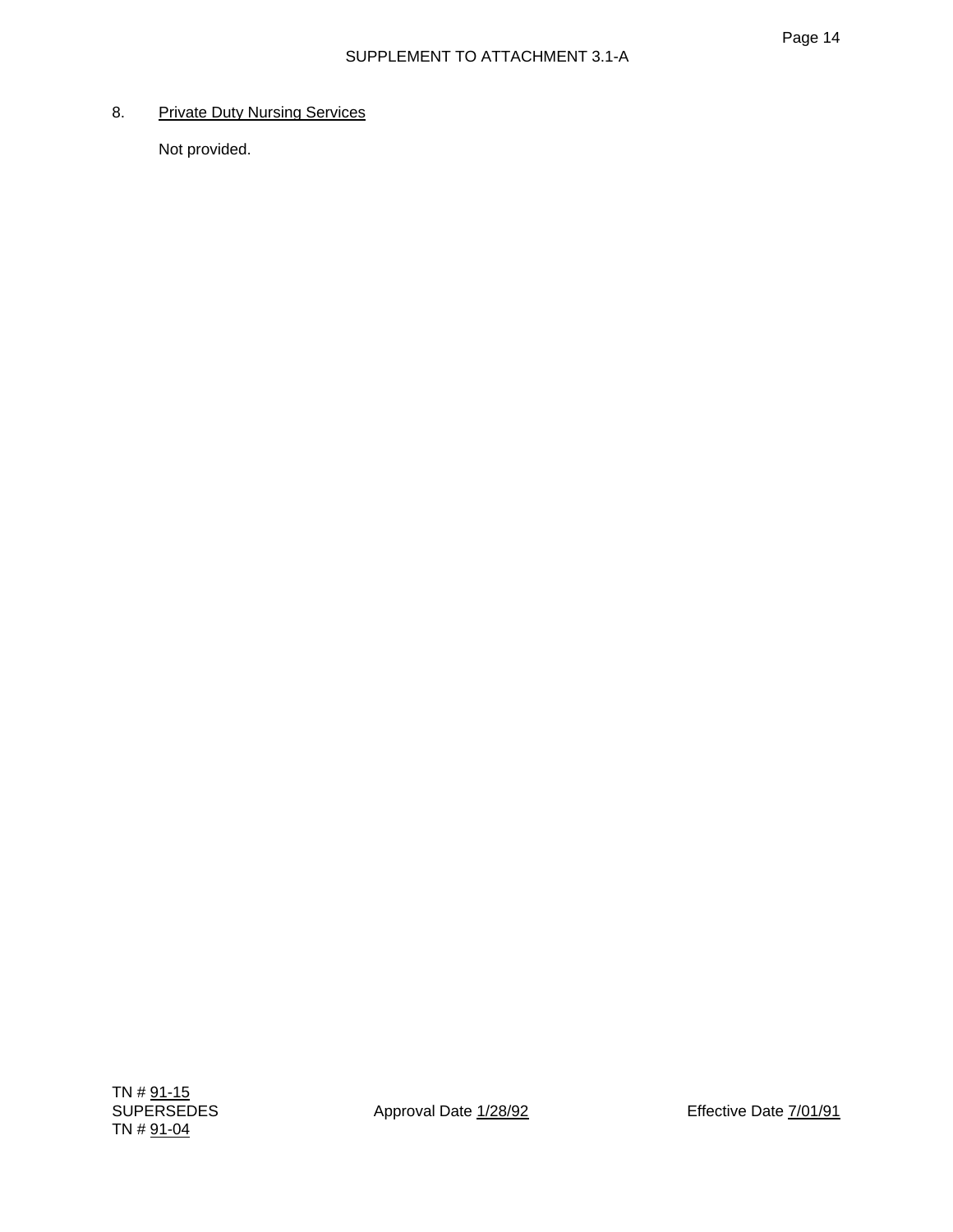Clinic services include services in the following types of clinics and are provided in accordance with 42 CFR 440.90:

- a. Family planning clinics;
- b. Ambulatory surgical centers which meet conditions for Medicare participation as evidenced by an agreement with the Federal Department of Health and Human Services. Covered surgical procedures are limited to those listed by Medicare plus tonsillectomies, T & As, dental, and sterilization procedures;
- c. Endstage renal disease clinics which participate in Medicare;
- d. Indian Health Service clinics operated by the Public Health Service; and
- e. Maternal and child health clinics.

Fertility treatments and related services are not covered.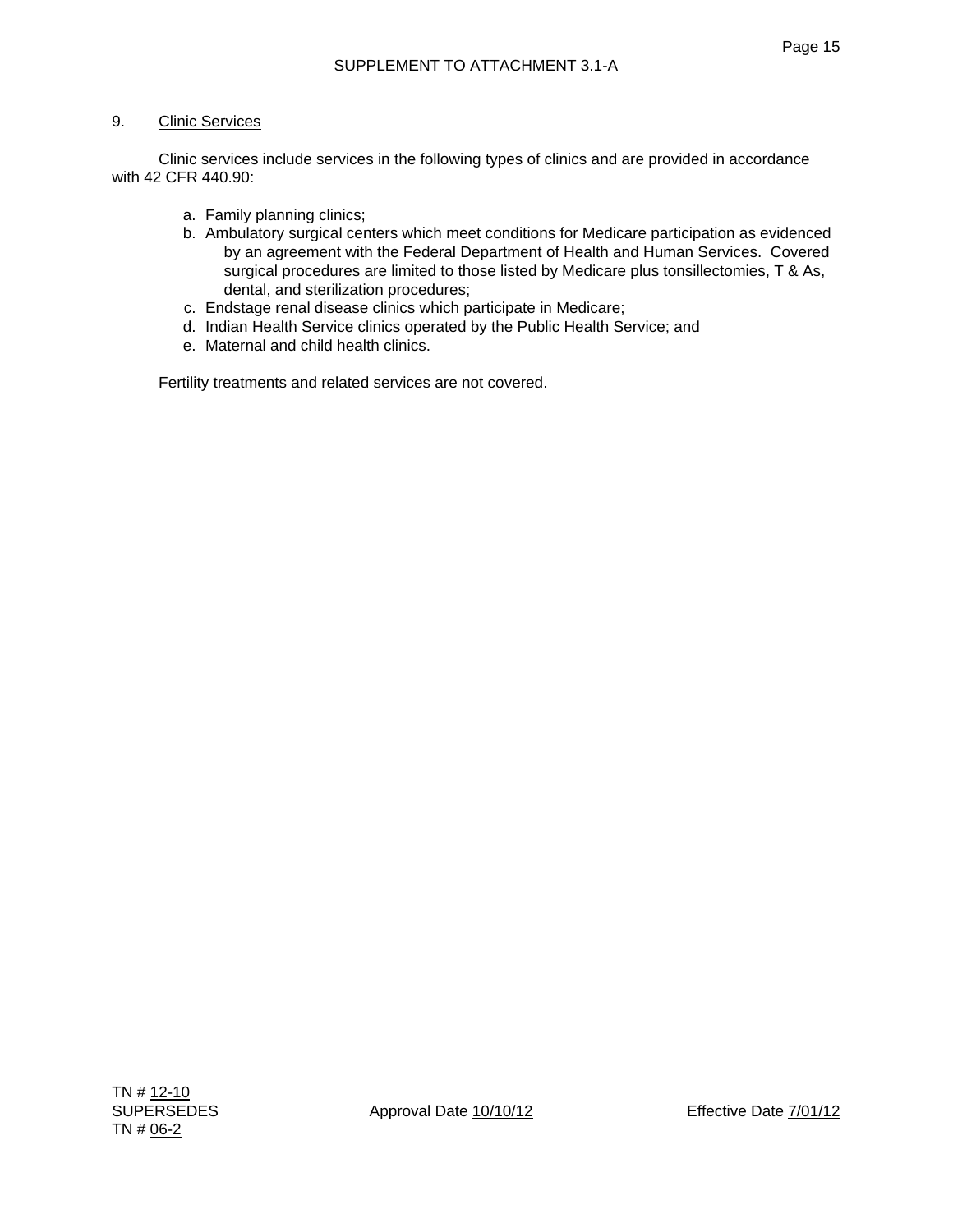## 10. Dental Services

 Dental services for adults age 21 and over are limited to the following categories of service and all services require prior authorization:

- a. Routine diagnostic and preventive services—
	- (1) Prophylaxis—twice per state fiscal year;
	- (2) Examinations—twice per state fiscal year; and
	- (3) Radiographs
		- i. Bitewings—twice per state fiscal year;
		- ii. Full mouth or panoramic films approved only in medical necessity and only once in a five-year period.
- b. Routine restorative services—
	- (1) Restoration of decayed or fractured teeth with amalgam fillings or composite fillings—one time in 12 months for composites or amalgams;
	- (2) Stainless steel and temporary crowns;
	- (3) Emergency treatment by report;
	- (4) Oral surgery; and
	- (5) General anesthesia or sedation.
- c. Endodontic services—
	- (1) Root canal therapy—only anterior teeth, and
	- (2) Re-treatments—only anterior teeth.
- d. Periodontal services including root planing and scaling and maintenance therapy.
- e. Major services, which are beyond routine and restorative—
	- (1) Build-ups, posts, and cores (posts and cores are a benefit in only the same teeth qualifying for root canal therapy);
	- (2) Recementation of cast restorations—once per lifetime of recipient; and
	- (3) Permanent crowns—placement on anterior teeth only.

 Dental services for adults 21 years of age and older, except for services for the immediate relief of severe pain, alleviation of acute infection, or necessary because of trauma, are limited to a total of \$1,000 per adult Medicaid recipient per State fiscal year.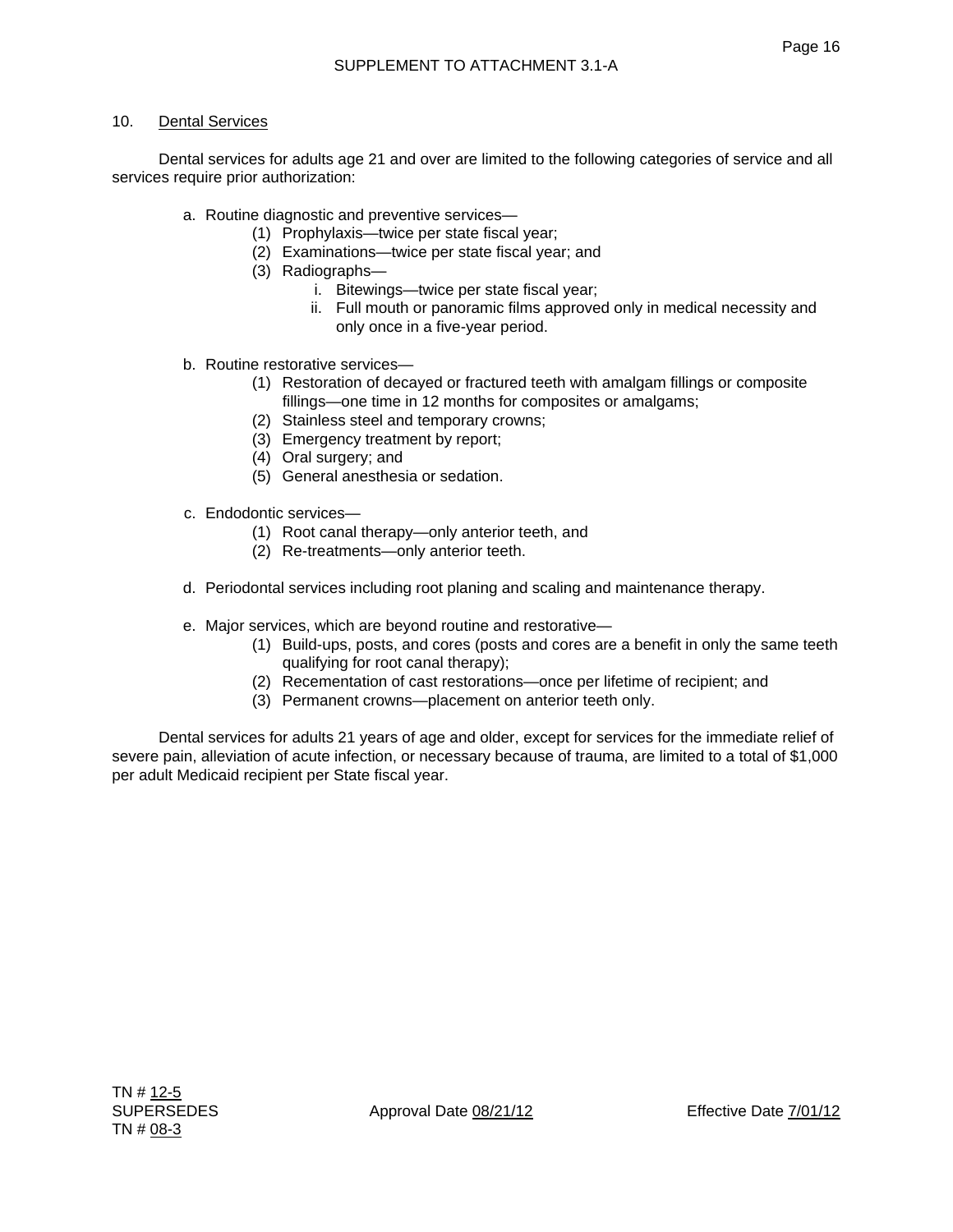## 11a. Physical Therapy

No limits.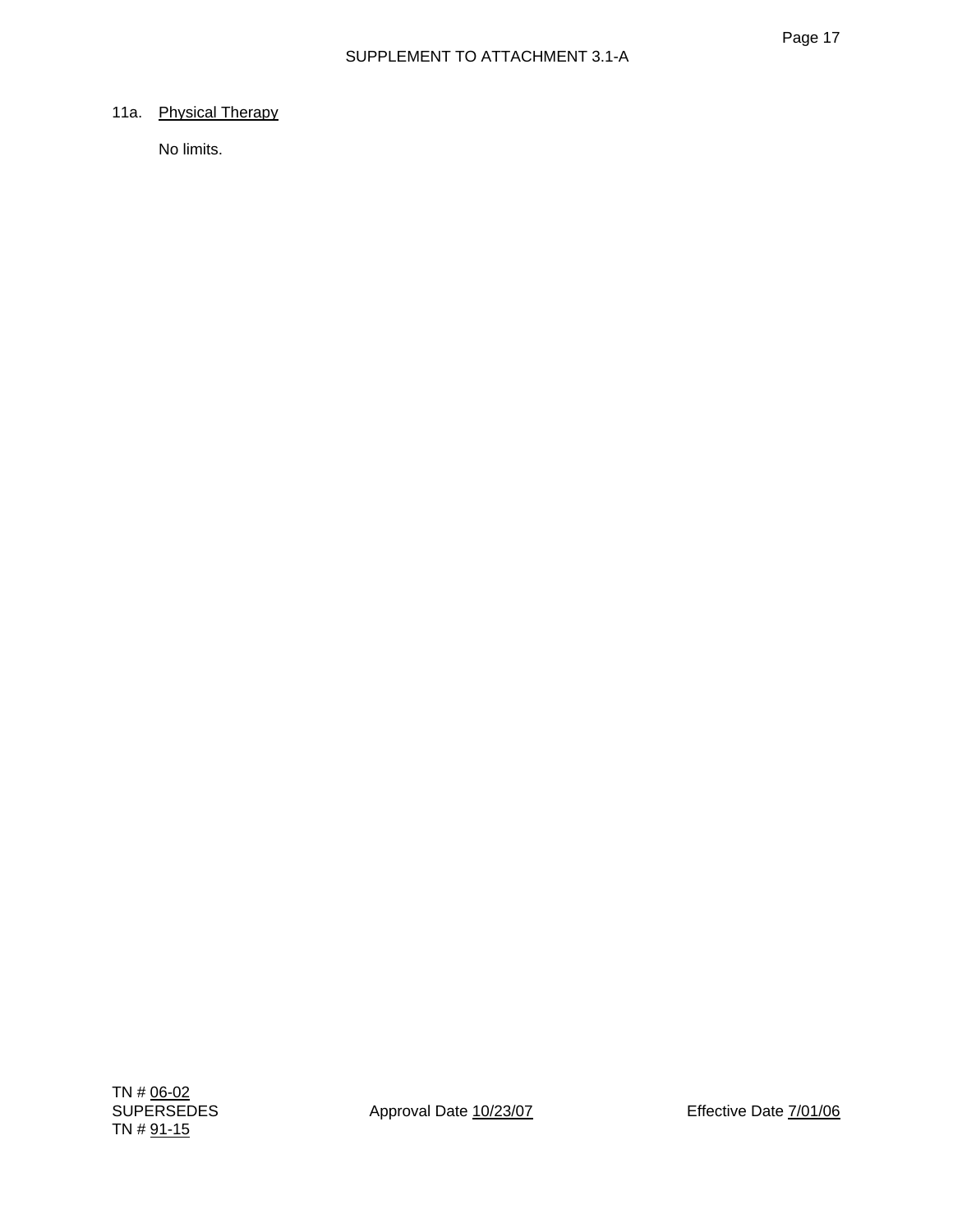## 11b. Occupational Therapy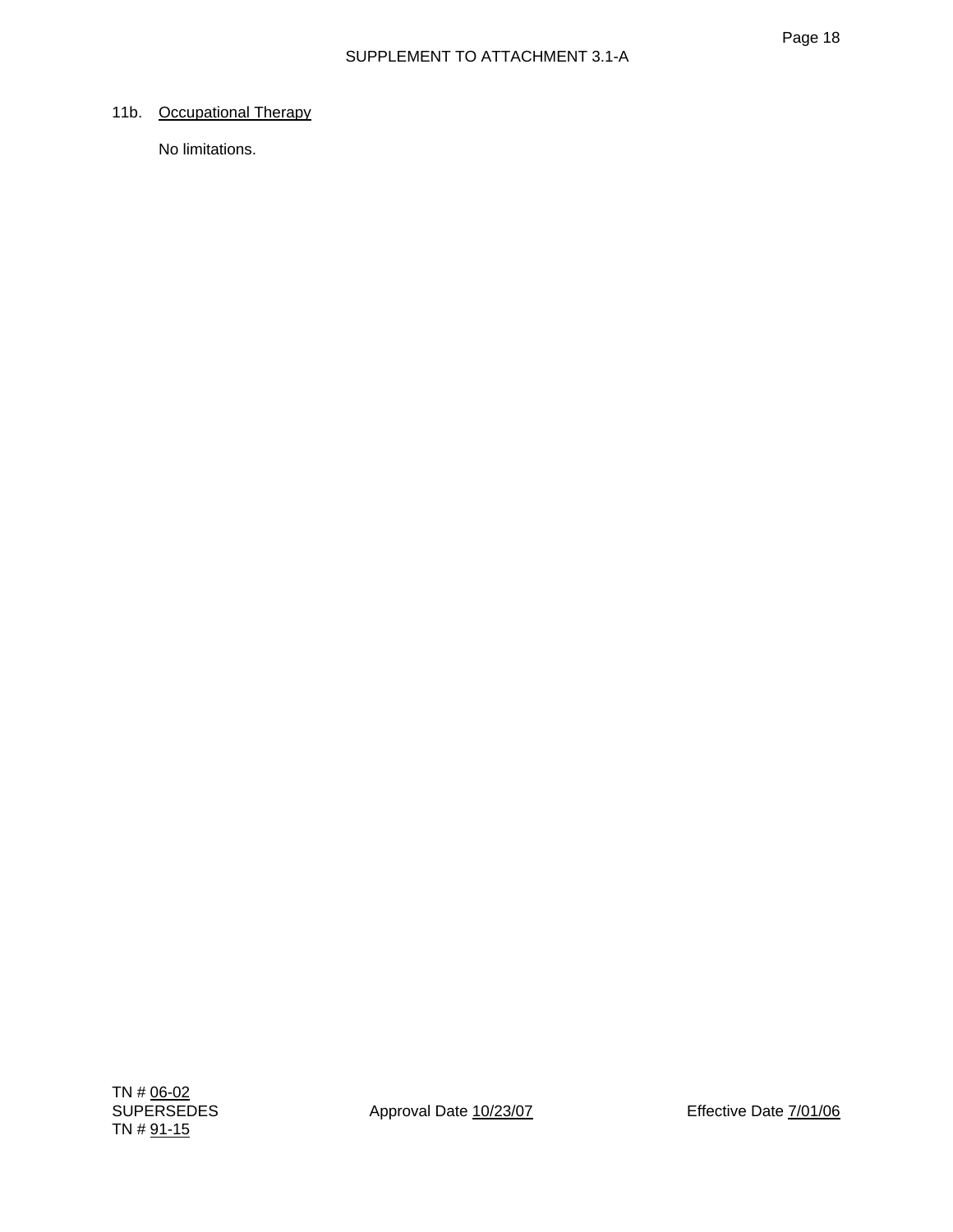11c. Services for Individuals with Speech, Hearing, or Language Disorders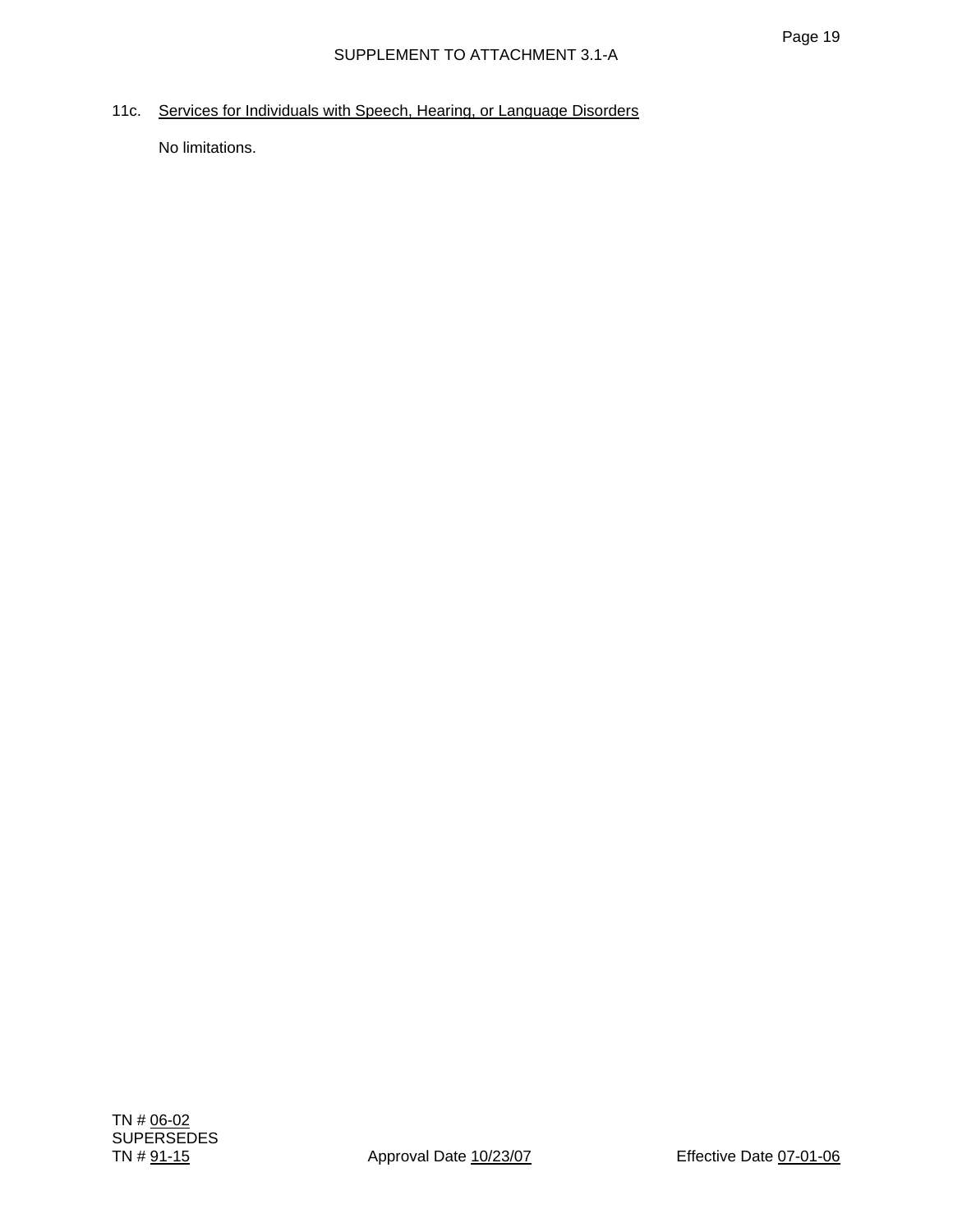## 12a. Prescribed Drugs

Any covered outpatient drug may be subject to prior authorization, and the agency maintains a list of drugs requiring prior authorization. Prescribing physicians, pharmacists, and/or designated representatives may contact the Medicaid Prior Authorization Unit via 1-800 phone or fax lines, mail or encrypted e-mail to request prior authorization. The program will issue responses within 24 hours of the request. Pharmacies may dispense a 72-hour supply of a prior authorized product in the event of an emergency. The program complies with requirements set forth in OBRA 1990 and 1993 pertaining to prior authorization programs.

The program does not cover the following items:

- 1. Delivery charges;
- 2. Agents when used for the treatment of sexual or erectile dysfunction;
- 3. Items manufactured by a firm that has not signed a rebate agreement with the United States Department of Health and Human Services, Centers for Medicare and Medicaid Services;
- 4. Drugs and biologicals which the federal government has determined to be less than effective;
- 5. Experimental items;
- 6. Over-the-counter items limited to non-sedating anti-histamines and smoking cessation drugs for pregnant women.

The program does not cover any Medicare Part D drug for full-benefit dual eligible individuals who are entitled to receive Medicare benefits under Part A or Part B. (See **Attachment 3.1-A.1** for specific coverage.)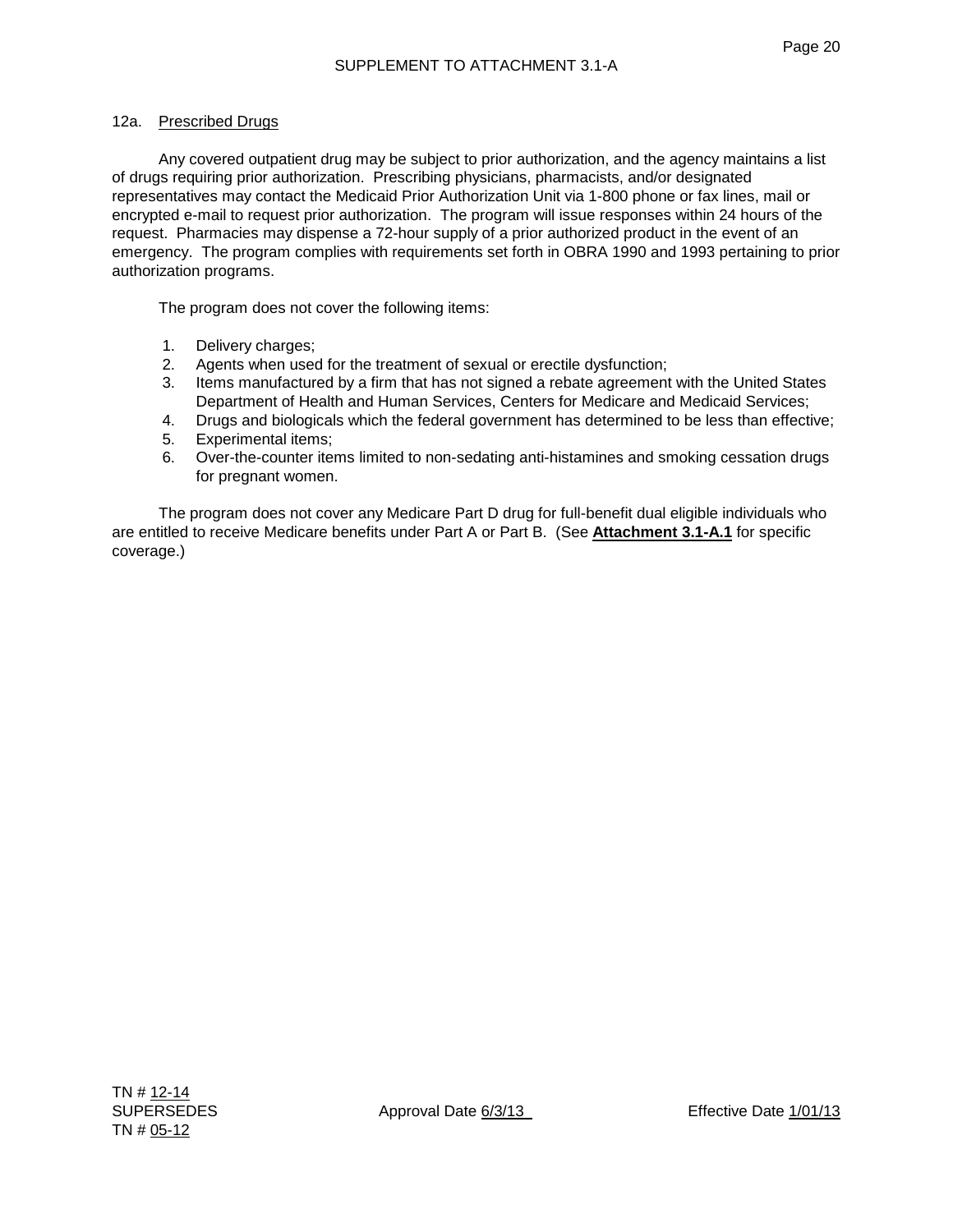- b. Agents when used for the symptomatic relief of cough and colds:
	- (1) Brompheniramine/Pseudoephedrine Bromphiramine/Pseudoephedrine/DM
	- (2) Dexbrompheniramine/Pseudoephedrine
	- (3) Dextromethorphan/Pseudoephedrine
	- (4) Guaifensesin Syrup (AC, DAC, DM, Plain)
	- (5) Promethzine with codeine
	- (6) Benzonatate
- c. Non-prescription (OTC) drugs:
	- (1) Loratadine
	- (2) Loratadine with Pseudoephedrine
- d. Barbituates—All
- e. Benzodiazepenes—All
- f. Prescription Vitamins and Minerals:
	- (1) Vitamin B
	- (2) Vitamin D
	- (3) Vitamin K
	- (4) Iron
	- (5) Iodine
	- (6) Zinc
	- (7) Multivitamin Preparations
- g. Smoking Cessation Drugs (except dual eligibles, as Part D will cover)—All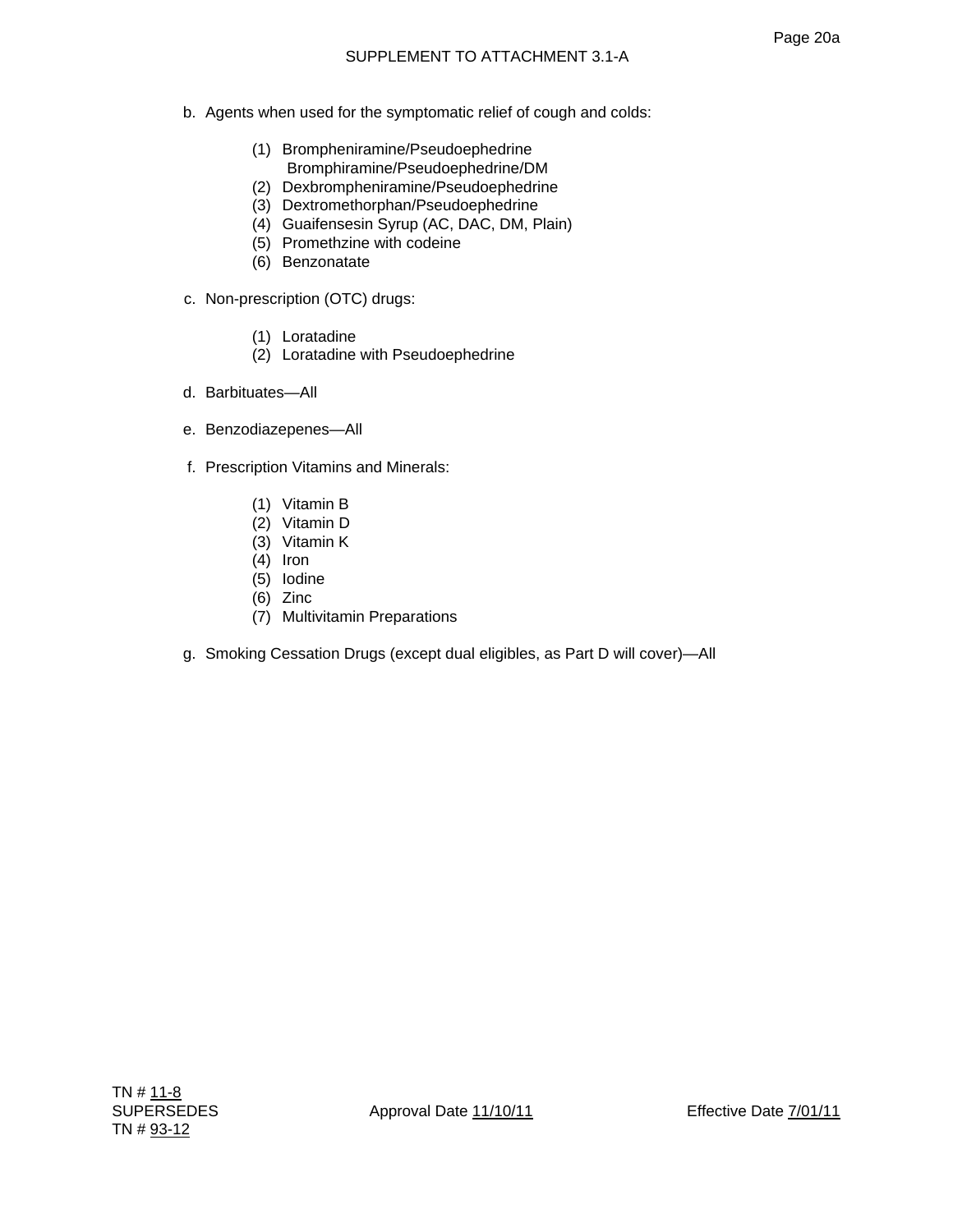## 12b. Dentures

Payable services for dentures are limited as follows:

- a. Immediate dentures and initial placement of all initial complete dentures do not require prior authorization, except replacement dentures, if within 5 years of initial placement, require prior authorization;
- b. All partial dentures, whether initial or replacement, require prior authorization and are payable for no more than eight posterior teeth in occlusion (not limited to natural teeth), with 1 replacement partial denture payable within 5 years;
- c. Covered services include denture adjustments and tissue conditioning;
- d. Denture relines and rebases, for either complete or partial dentures, are payable once per 5 years;
- e. Adjustments to complete or partial dentures are limited to two adjustments per denture per 12-month period and only after six months have elapsed since initial placement of denture or partial denture;
- f. All interim prostheses (flippers), require prior authorization; and
- g. Tissue conditioning is payable only when the recipient is eligible for relining.

All dentures, partial dentures, and interim prostheses must be billed on the date of placement.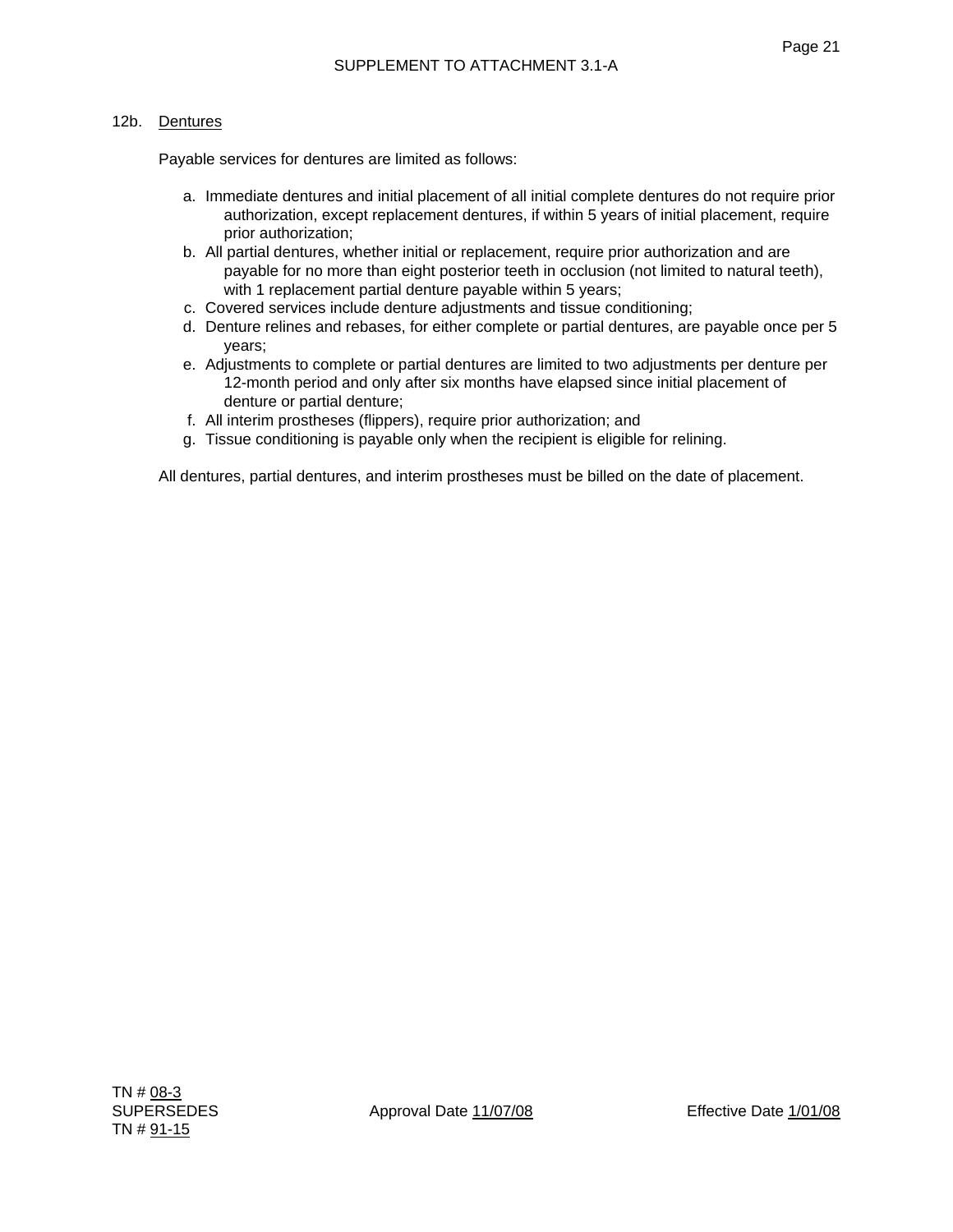## 12c. Prosthetic Devices

Experimental devices are not payable.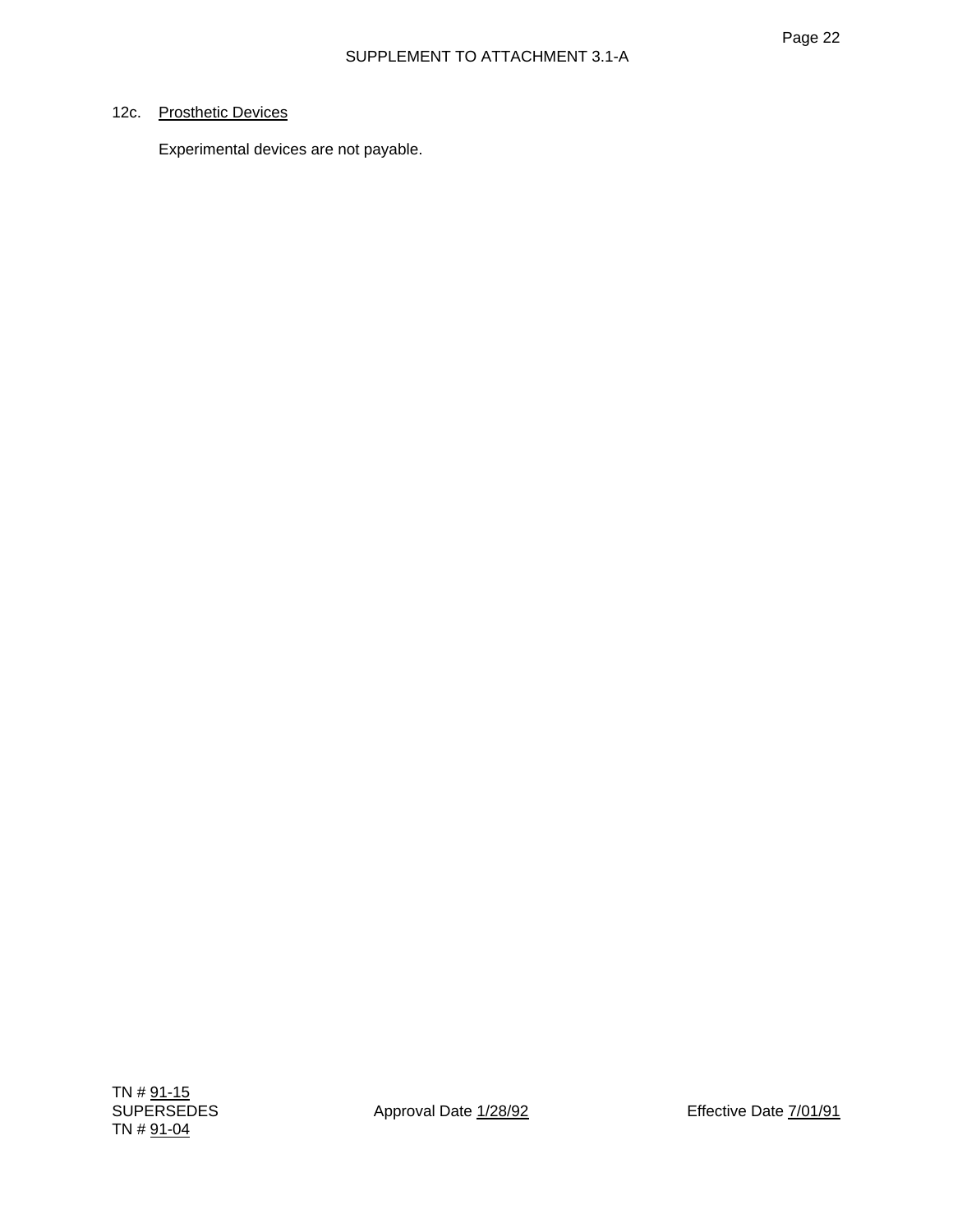#### 12d. Eyeglasses

 Corrective vision eyeglasses; contact lenses when necessary for the correction of irregular astigmatism, anisometropia in excess of 4 diopters or myopia in excess of 6 diopters; replacement eyeglasses after a minimum of 9 months since the old glasses were received or there is a change in correction needed of at least .5 diopters; and replacement contact lenses are limited to no more than two replacement lenses per year.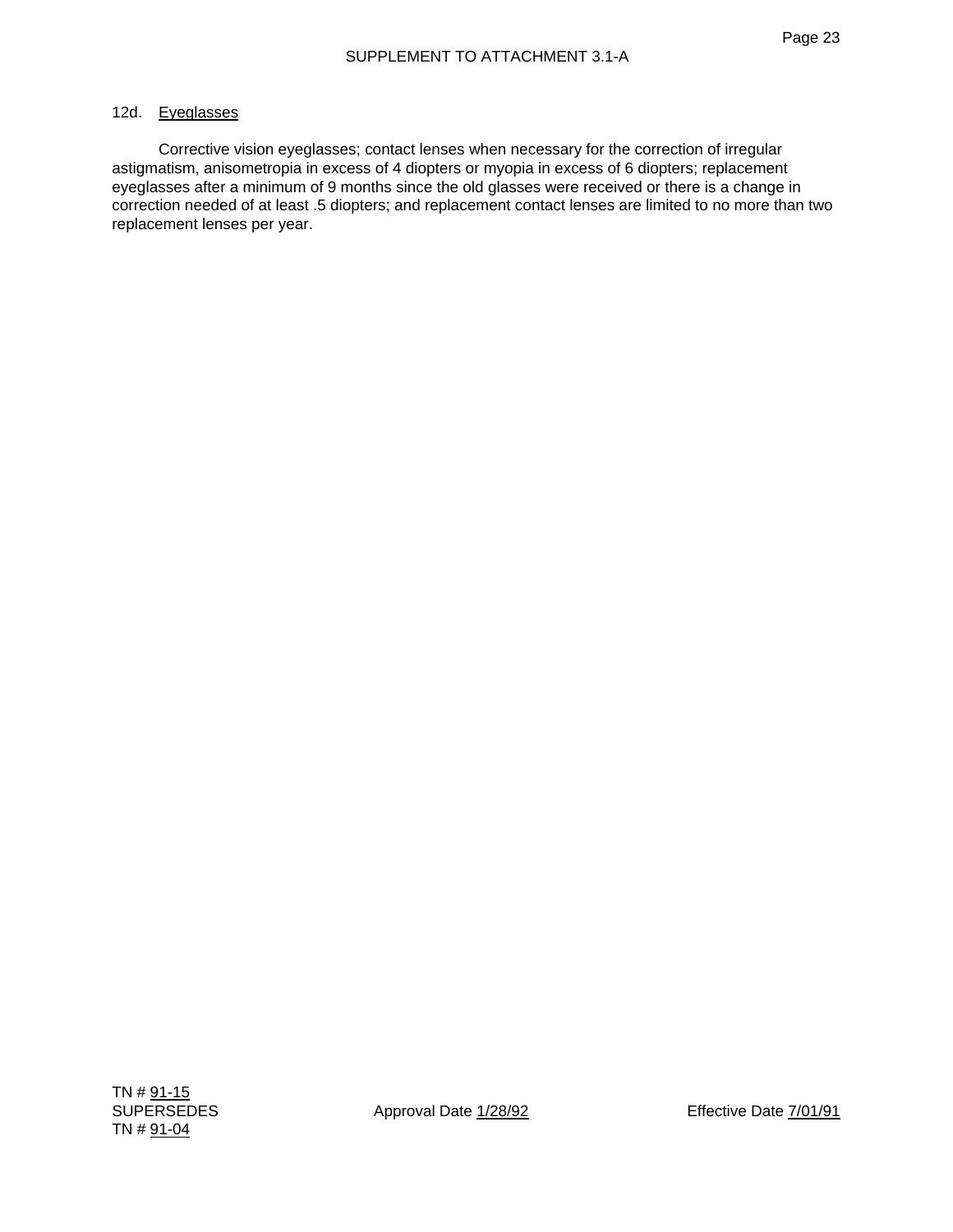## 13a. Diagnostic Services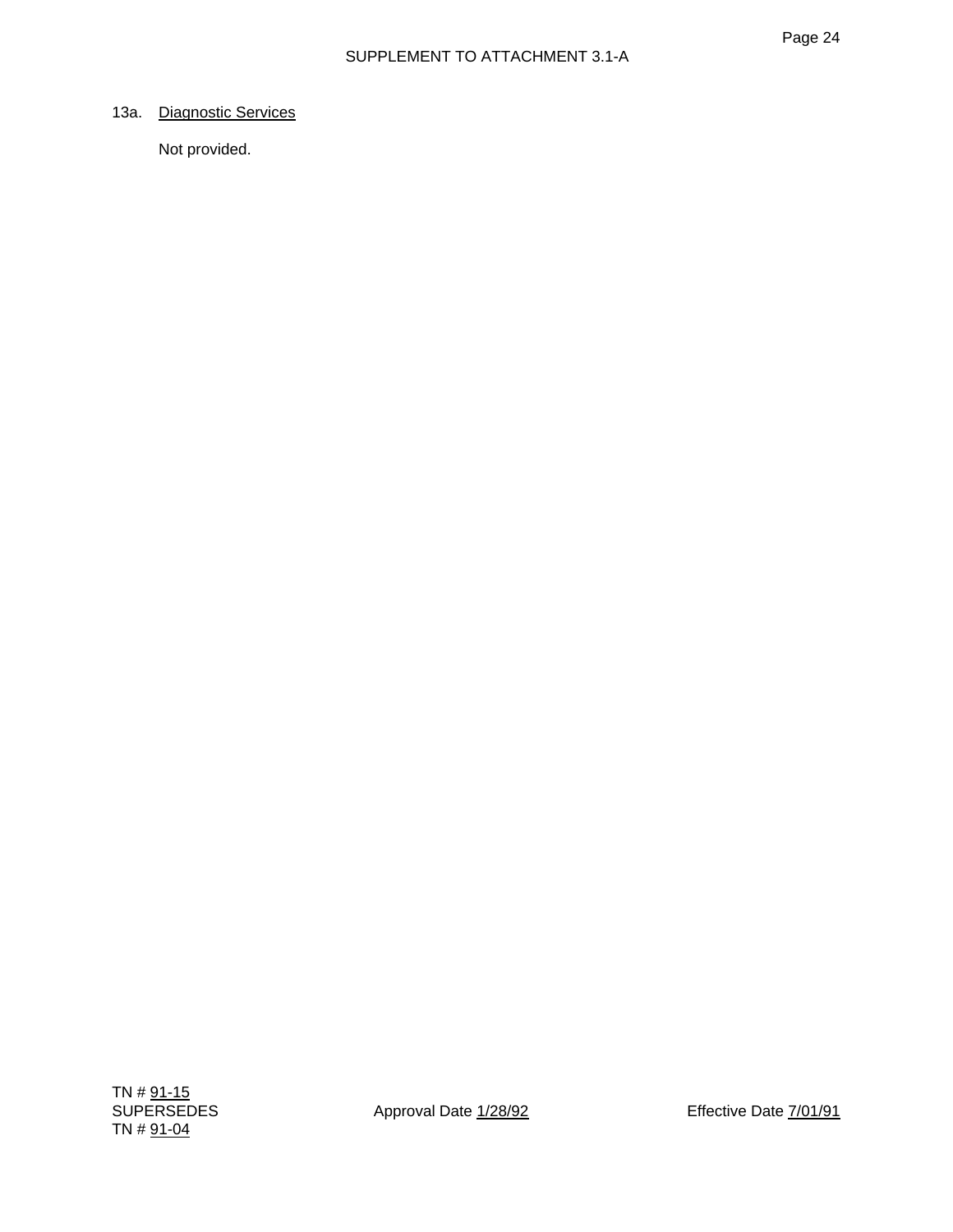## 13b. Screening Services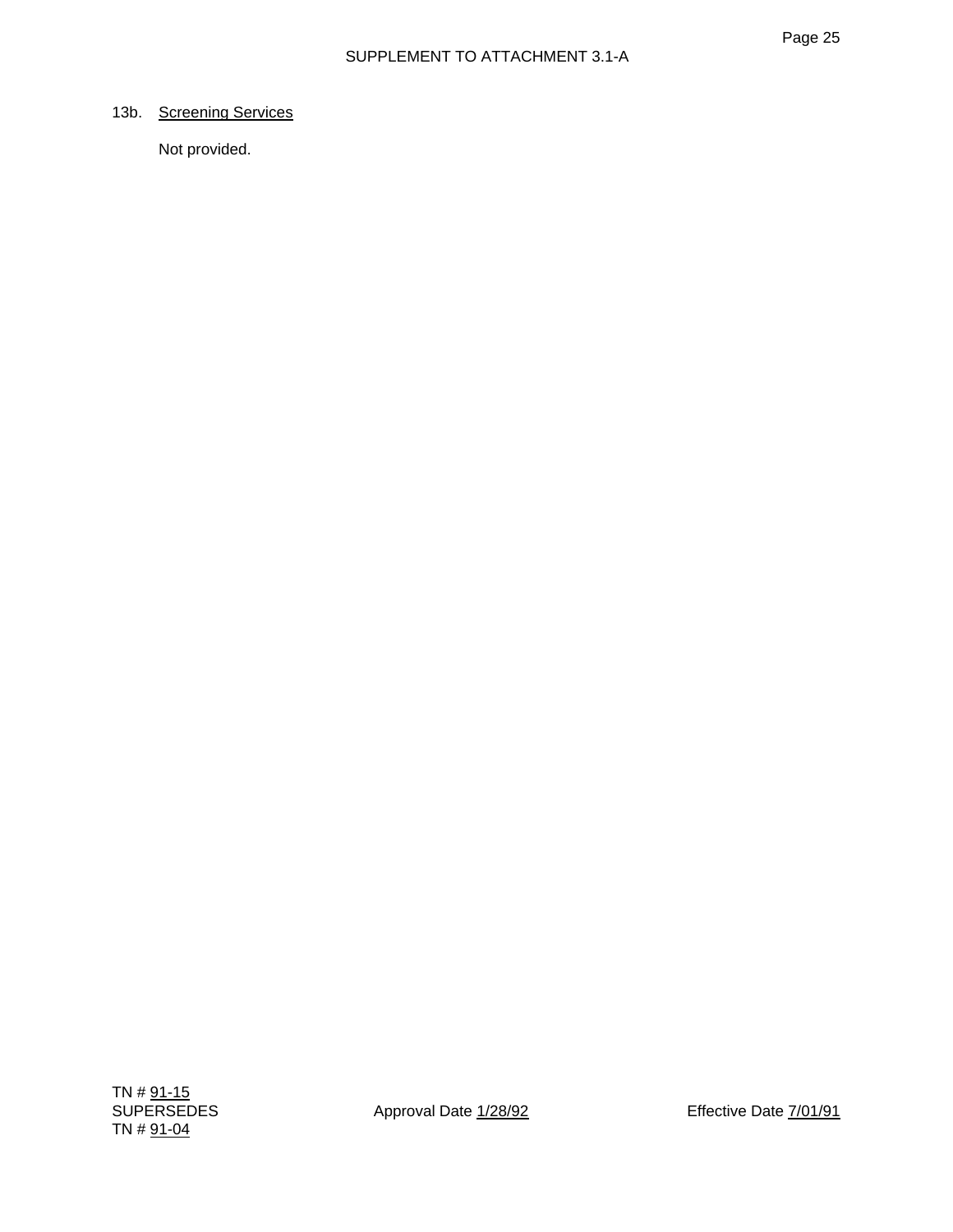#### 13c. Preventive Services

1. Diabetes Self-Management Training

Diabetes Self-Management Training is a preventive health service for persons diagnosed with diabetes. The service requires a physician referral. The training will increase the individual's understanding of diabetes progression and enable monitoring skills to prevent complications, disease progression, and disability

Training content is based upon the American Diabetes Association and South Dakota Department of Health standards. Enrolled diabetes education training providers must be capable of offering instruction in each of the content areas as established by the American Diabetes Association and Department of Health standards. Examples include, but are not limited to, diabetes overview, nutrition, exercise and activity, foot care, skin care, dental care, medications, and medication management.

#### Covered Services

The following services are covered:

- a. Individual diabetes self-management training
- b. Group diabetes self-management training

#### Practitioner Qualifications

Outpatient diabetes self-management education must be provided by a diabetes education team that is certified or recognized by the American Diabetes Association or the South Dakota Department of Health. The team must consist of licensed RNs and licensed dieticians to meet certification standards. Claims must be submitted by an enrolled provider.

#### **Limitations**

- a. Outpatient diabetes self-management education is limited to ten hours of comprehensive education for newly-diagnosed recipients and follow-up education sessions of two hours per year based upon assessment of need and documented physician order. Limits can be exceeded if determined medically necessary by the state.
- b. Diabetes self-management education is not separately covered when:
	- 1) The individual is institutionalized and the training is not delivered in an outpatient setting; or
	- 2) The individual receives this service in a FQHC or RHC.
- 2. Community Health Worker Services

Community Health Worker services is a preventive health service to prevent disease, disability, and other health conditions or their progression for individuals with a chronic condition or at risk for a chronic condition who are unable to self-manage the condition or for individuals with a documented barrier that is affecting the individual's health.

Community health worker services must be ordered by a physician, physician assistant, nurse practitioner, or certified nurse midwife and delivered according to a care plan. Services must be related to a medical intervention outlined in the individual's care plan and may include the following:

a. Health system navigation and resource coordination includes helping a recipient find Medicaid providers to receive a covered service, helping a recipient make an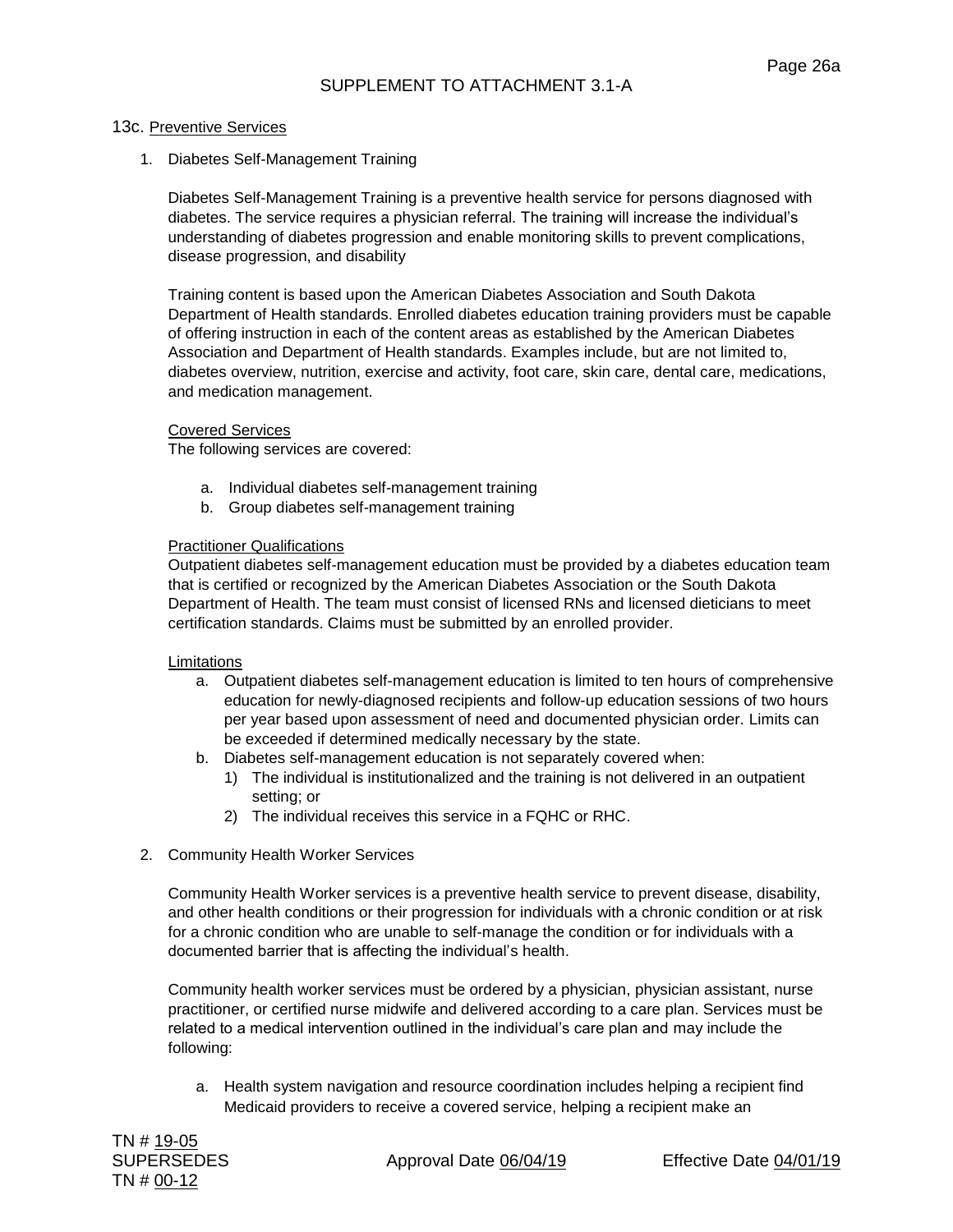# SUPPLEMENT TO ATTACHMENT 3.1-A

appointment for a Medicaid covered service, arranging transportation to a medical appointment, attending an appointment with the recipient for a covered medical service, and helping a recipient find other relevant community resources such as support groups.

- b. Health promotion and coaching includes providing information or training to recipients that makes positive contributions to their health status such as cessation of tobacco use, reduction in the misuse of alcohol or drugs, improvement in nutrition, improvement of physical fitness, family planning, control of stress, pregnancy and infant care including prevention of fetal alcohol syndrome.
- c. Health education and training to train and/or promote to recipients methods and measures that have been proven effective in avoiding illness and/or lessening its effects including, but not limited to, immunizations, control of high blood pressure, control of sexually transmittable disease, prevention and control of diabetes, control of toxic agents, occupational safety and health, and accident prevention. The content of the education must be consistent with established or recognized healthcare standards.

The following services are non-covered services:

- a. Advocacy on behalf of the recipient;
- b. Case management/care management;
- c. Child care;
- d. Chore services including shopping and cooking;
- e. Companion services;
- f. Covered services provided in a clinic or medical facility setting except for attending a medical appointment;
- g. Employment services;
- h. Helping a recipient enroll in government programs or insurance;
- i. Medication, medical equipment, or medical supply delivery;
- j. Personal Care services/homemaker services;
- k. Respite care;
- l. Services not listed in the recipient's care plan;
- m. Services provided prior to the recipient's care plan being finalized;
- n. Services provided to non-Medicaid patients;
- o. Services that duplicate another covered Medicaid service; and
- p. Socialization.

## Community Health Worker Qualifications

Providers must be enrolled with South Dakota Medicaid as a community health worker agency. Individual community health workers must be employed and supervised by an enrolled community health worker agency. Each community health worker must complete the Indian Health Service Community Health Representative basic training or a community health worker program approved by the South Dakota Board of Technical Education, the South Dakota Board of Regents, or a Community Health Worker training program approved by the department. Community health workers must complete a minimum of 6 hours of training annually thereafter.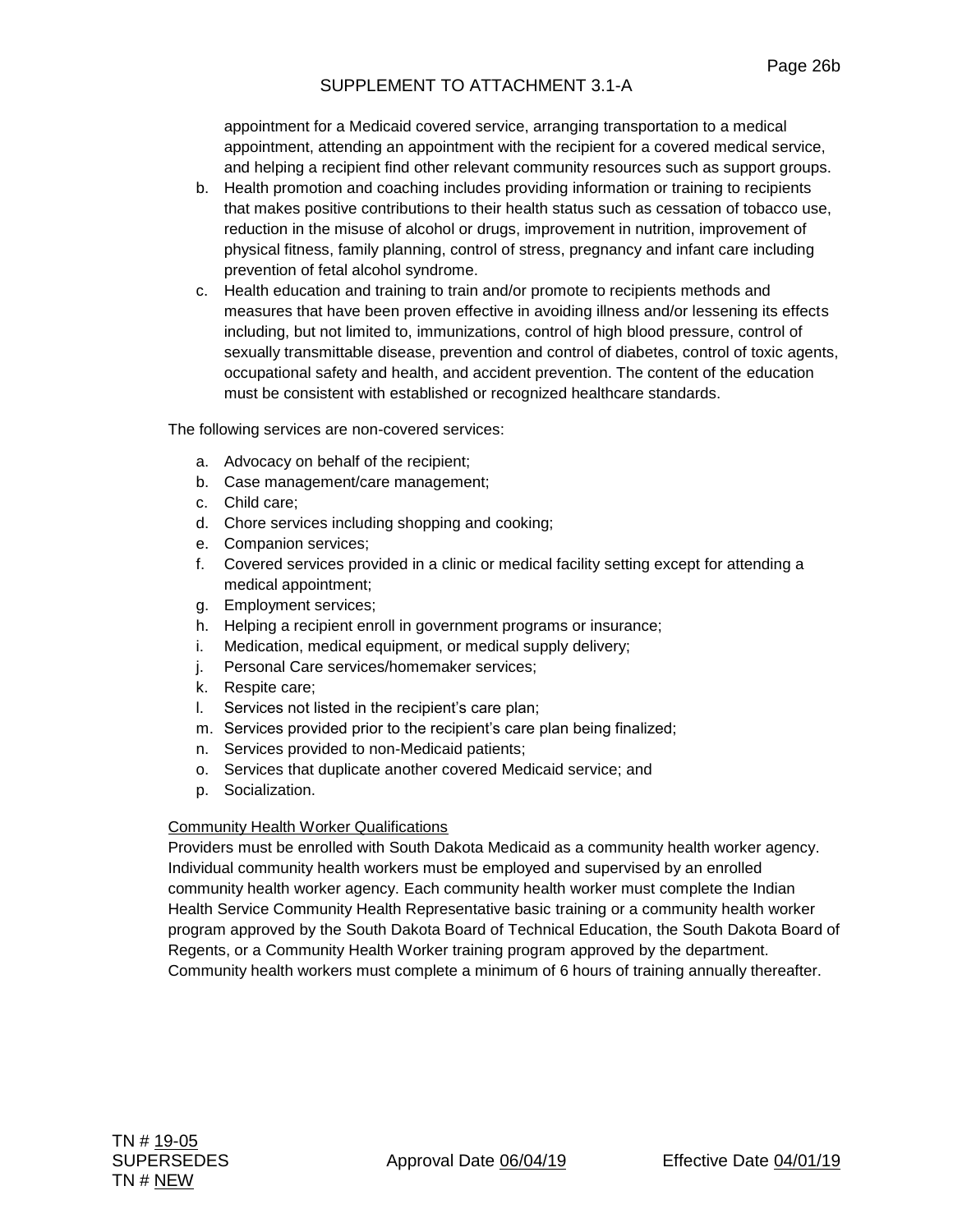### 13d. Rehabilitative Services

Rehabilitation services are medical and remedial services that have been recommended by a physician or other licensed practitioner of the healing arts within the scope of their practice under State law, for the maximum reduction of physical or mental disability and restoration of a recipient to his best possible functional level and furnished by one of the following practitioners:

1. Community Mental Health Centers (CMHCs) accredited by the state mental health authority. Services are covered for an individual for whom an integrated assessment has been prepared that includes a primary diagnosis of a mental illness. Services must be medically necessary and provided in accordance with a treatment plan.

### CMHC Covered Services

a. Outpatient services are nonresidential diagnostic and treatment services that are distinct from specialized outpatient services for children, specialized outpatient services for adults, andassertive community treatment services.

- i. Integrated assessment, evaluation, and screening. Contact where the primary purpose is to develop information regarding a recipient's emotional state, and social history for use in formulating a treatment plan. Screening and evaluation includes psychosocial, psychological, and psychiatric examinations for diagnosis and treatment recommendations.
- ii. Individual therapy. Therapeutic contact between a recipient and therapist in which the therapist delivers direct therapy/counseling to assist the recipient in progress toward therapeutic goals.
- iii. Group therapy. Therapeutic contact between a therapist and two or more individuals in which the therapist delivers therapies/counseling to multiple individuals, and in which the therapist and the group seek to assist progress towards treatment goals. Group therapy services to the recipient's family and significant others is for the direct benefit of the recipient, in accordance with the recipient's needs and treatment goals identified in the recipient's treatment plan, and for the purpose of assisting in the recipient's recovery.
- iv. Family therapy. Therapeutic contact between one or more family members and the therapist in which the therapist delivers direct therapy relating to the identified recipient's therapeutic goals. Family therapy services to the recipient's family and significant others is for the direct benefit of the recipient, in accordance with the recipient's needs and treatment goals identified in the recipient's treatment plan, and for the purpose of assisting in the recipient's recovery.
- v. Psychiatric services. Psychiatric assessment, treatment, and prescription of pharmacotherapy with the primary purpose of prescribing or reviewing a recipient's use ofpharmaceuticals.
- vi. Collateral contacts. Telephone or face-to-face contact with an individual other than the identified recipient to plan appropriate treatment, assist others so they can respond therapeutically regarding the recipient's difficulty or illness, or link the recipient, family, or both, to other necessary and therapeutic community support.
- b. Specialized Outpatient Services for Children are comprehensive services and support provided to a child or youth under age 21 with serious emotional disturbance (SED) and the child or youth's family, including a child or youth with a co-occurring disorder.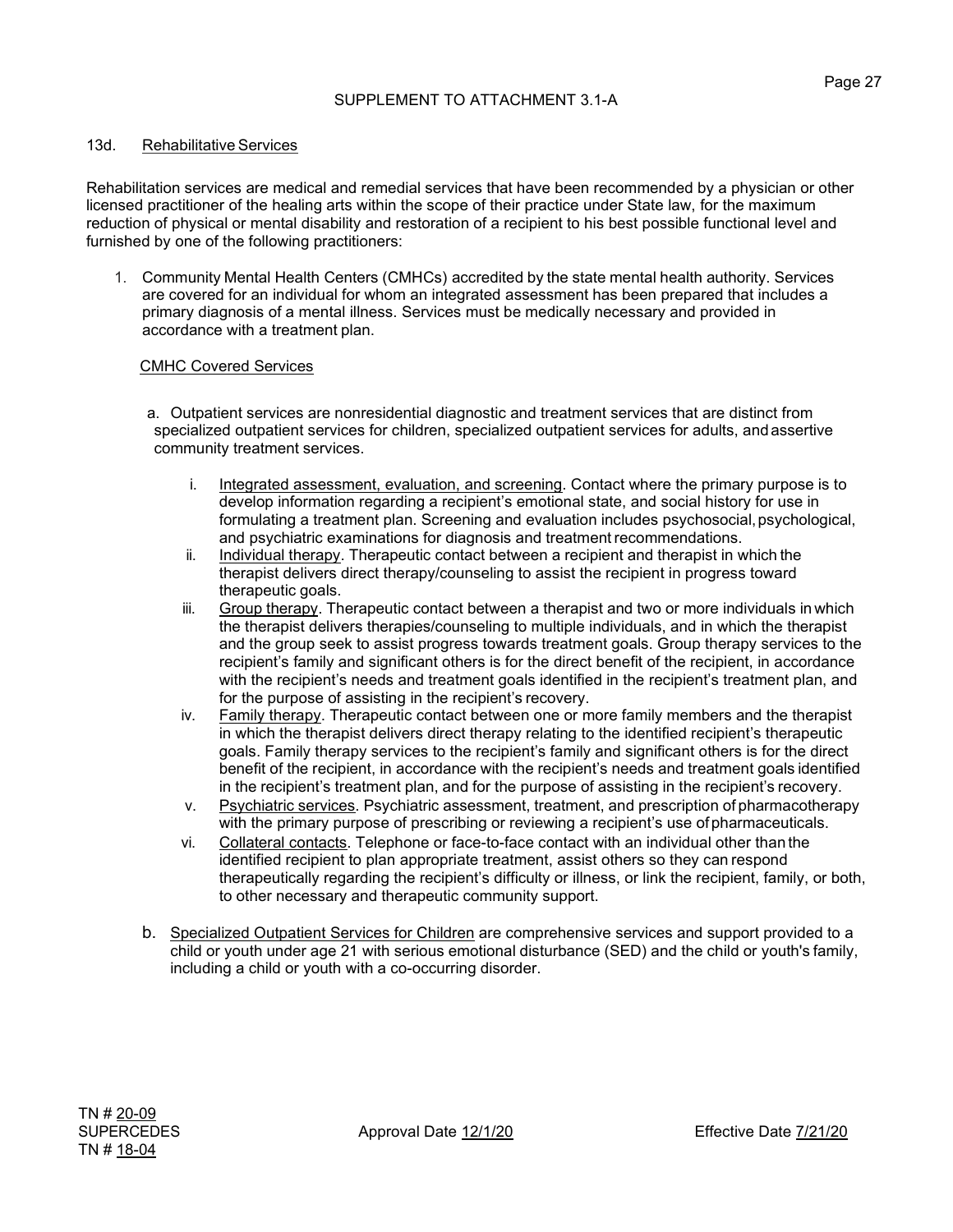- i. Integrated assessment, evaluation, and screening. Contact where the primary purpose is to develop information regarding a recipient's emotional state, and social history for use in formulating a treatment plan. Screening and evaluation includes psychosocial, psychological, and psychiatric examinations for diagnosis and treatment recommendations.
- ii. Care coordination. Care coordination is a collaborative process which assesses, plans, implements, coordinates, monitors and evaluates the options and services to meet an individual's health needs as identified in the treatment plan.
- iii. Individual therapy. Therapeutic contact between a recipient and therapist in which the therapist delivers direct therapy/counseling to assist the recipient in progress toward therapeutic goals.
- iv. Group therapy. Therapeutic contact between a therapist and two or more individuals in which the therapist delivers therapies/counseling to multiple individuals, and in which the therapist and the group seek to assist progress towards treatment goals. Group therapy services to the recipient's family and significant others is for the direct benefit of the recipient, in accordance with the recipient's needs and treatment goals identified in the recipient's treatment plan, and for the purpose of assisting in the recipient's recovery.
- v. Parent or guardian group therapy. Goal directed therapeutic intervention with the parents/guardians of a recipient and one or more parents/guardians who are treated at the same time. Parent or guardian group therapy services to the recipient's family and significant others is for the direct benefit of the recipient, in accordance with therecipient's needs and treatment goals identified in the recipient's treatment plan, and for the purpose of assisting in the recipient's recovery.
- vi. Family education, support, and therapy. Therapeutic contact between one or more family members and the therapist in which the therapist delivers direct therapy, education relating to the identified child's condition, or support services to develop coping skills for the parents and family members, in regards to the identified child. Family education, support, and therapy services to the recipient's family and significant others is for the direct benefit of the recipient, in accordance with the recipient's needs and treatment goals identified in the recipient's treatment plan, and for the purpose of assisting in the recipient's recovery.
- vii. Crisis assessment and intervention services. An immediate therapeutic response available 24 hours a day 7 days a week that involves direct telephone or face-to-face contact with a recipient exhibiting acute psychiatric symptoms and/or inappropriate behavior that left untreated, presents an immediate threat to the recipient or others.
- viii. Psychiatric services. Psychiatric assessment, treatment, and prescription of pharmacotherapy with the primary purpose of prescribing or reviewing a recipient's use of pharmaceuticals.
- ix. Psychiatric nursing services. Includes components of physical assessment, medication assessment and monitoring, and medication administration for recipients unable to selfadminister their medications.
- x. Collateral contacts. Telephone or face-to-face contact with an individual other than the identified recipient to plan appropriate treatment, assist others so they can respond therapeutically regarding the recipient's difficulty or illness, or link the recipient, family, or both, to other necessary and therapeutic community support.
- c. Specialized outpatient services for adults are medically necessary related treatment, and rehabilitative and support services to a recipient age 18 or older with serious mental illness (SMI), including those with co-occurring disorders. The individual must have at least one functional impairment as a result of the SMI.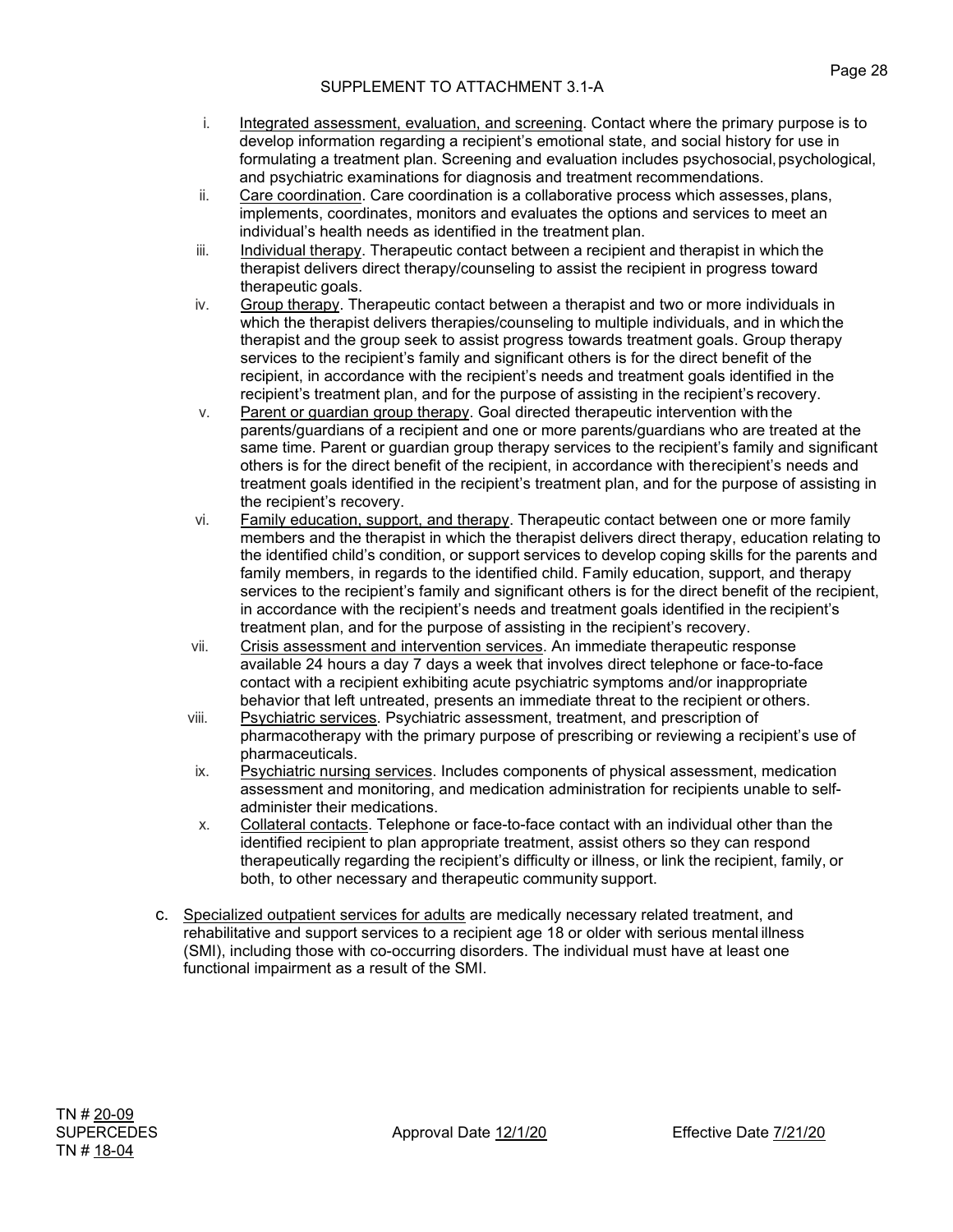- i. Integrated assessment, evaluation, and screening. Contact where the primary purpose is to develop information regarding a recipient's emotional state, and social history for use in formulating a treatment plan. Screening and evaluation includes psychosocial, psychological, and psychiatric examinations for diagnosis and treatment recommendations.
- ii. Crisis assessment and intervention services. An immediate therapeutic response available 24 hours a day 7 days a week that involves direct telephone or face-to-face contact with a recipient exhibiting acute psychiatric symptoms and/or inappropriate behavior that left untreated, presents an immediate threat to the recipient or others.
- iii. Care coordination. Care coordination is a collaborative process which assesses, plans, implements, coordinates, monitors and evaluates the options and services to meet an individual's health needs as identified in the treatment plan.
- iv. Psychiatric services. Psychiatric assessment, treatment, and prescription of pharmacotherapy with the primary purpose of prescribing or reviewing a recipient's use of pharmaceuticals.
- v. Psychiatric nursing services. Includes components of physical assessment, medication assessment and monitoring, and medication administration for recipients unable to selfadminister their medications.
- vi. Symptom assessment and management. Assessment of an individual recipient's symptoms and providing education regarding managing their symptoms including medication and monitoring education.
- vii. Individual therapy. Therapeutic contact between a recipient and therapist in which the therapist delivers direct therapy/counseling to assist the recipient in progress toward therapeutic goals.
- viii. Group therapy. Therapeutic contact between a therapist and two or more individuals in which the therapist delivers therapies/counseling to multiple individuals, and in which the therapist and the group seek to assist progress towards treatment goals. Group therapy services to the recipient's family and significant others is for the direct benefit of the recipient, in accordance with the recipient's needs and treatment goals identified in the recipient's treatment plan, and for the purpose of assisting in the recipient's recovery.
- ix. Recovery support services. Supportive counseling/psychotherapy (when diagnostically indicated) and the development of psychosocial and recovery skills may be provided to help the recipient cope with and gain mastery over symptoms and disabilities, including those related to co-occurring disorders, in the context of daily living.
- x. Psychosocial rehabilitation services. Provided on an individual or group basis to assist the recipient to gain or relearn self-care, interpersonal, and community living skills needed to live independently, sustain psychiatric stability, and progress towards recovery.
- d. Assertive community treatment (ACT) services. Designed for an individual age 18 or older with a serious mental illness and functional impairments as a result of the serious mental illness. ACT provides medically necessary related treatment, rehabilitative, and support services to an eligible recipient who require more intensive services than can be provided by specialized outpatient services for adults.
	- i. Integrated assessment, evaluation, and screening. Contact where the primary purpose is to develop information regarding a recipient's emotional state, and social history for use in formulating a treatment plan. Screening and evaluation includes psychosocial, psychological, and psychiatric examinations for diagnosis and treatment recommendations.
	- ii. Crisis assessment and intervention services. An immediate therapeutic response available 24 hours a day 7 days a week that involves direct telephone or face-to-face contact with a recipient exhibiting acute psychiatric symptoms and/or inappropriate behavior that left untreated, presents an immediate threat to the recipient orothers.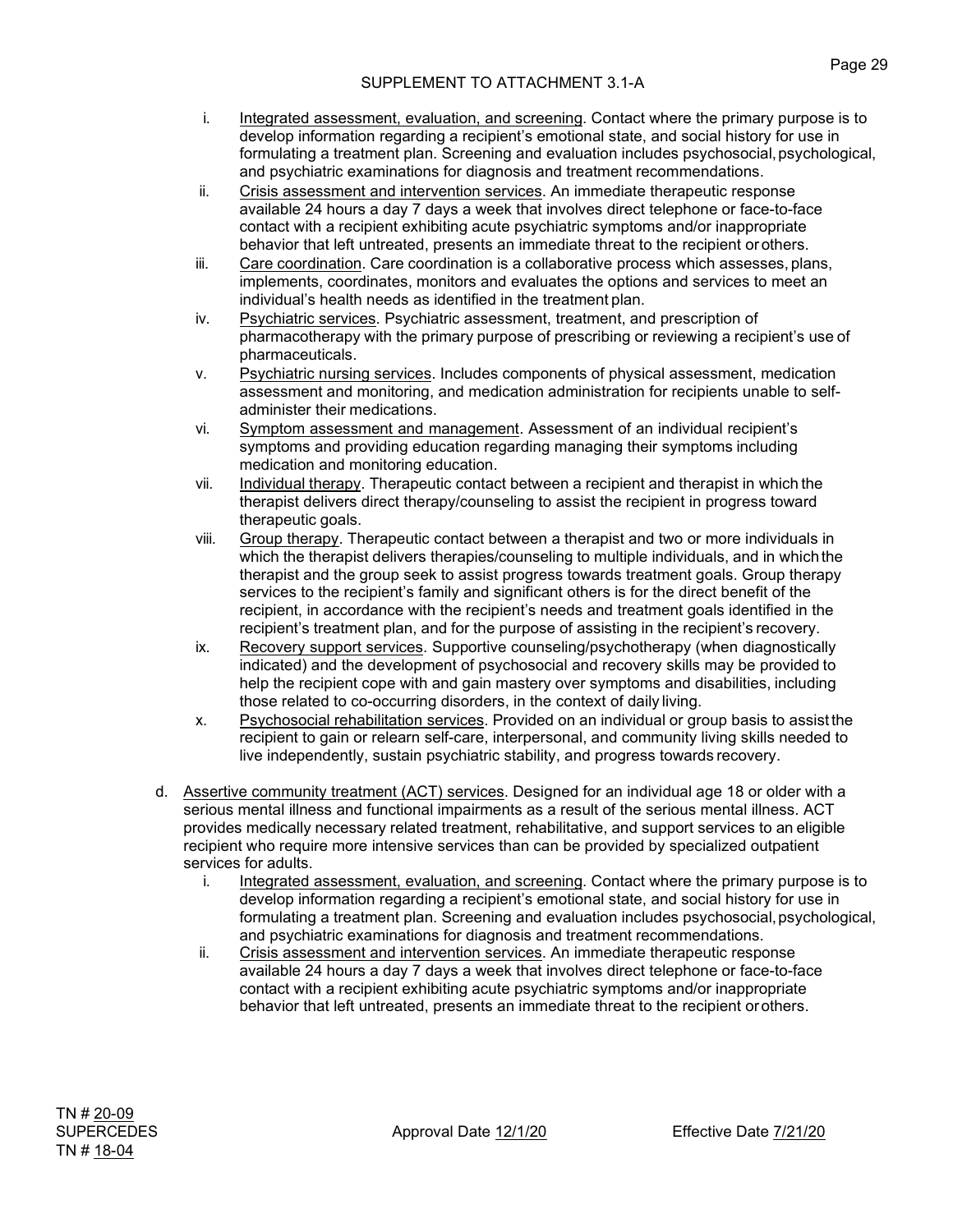### SUPPLEMENT TO ATTACHMENT 3.1-A

- iii. Care coordination. Care coordination is a collaborative process which assesses, plans, implements, coordinates, monitors and evaluates the options and services to meet an individual's health needs as identified in the treatment plan.
- iv. Psychiatric services. Psychiatric assessment, treatment, and prescription of pharmacotherapy with the primary purpose of prescribing or reviewing a recipient's use of pharmaceuticals.
- v. Psychiatric nursing services. Includes components of physical assessment, medication assessment and monitoring, and medication administration for recipients unable to selfadminister their medications.
- vi. Symptom assessment and management. Assessment of an individual recipient's symptoms and providing education regarding managing their symptoms including medication and monitoring education.
- vii. Individual therapy. Therapeutic contact between a recipient and therapist inwhich the therapist delivers direct therapy/counseling to assist the recipient in progress toward therapeutic goals.
- viii. Group therapy. Therapeutic contact between a therapist and two or more individuals in which the therapist delivers therapies/counseling to multiple individuals, and in which the therapist and the group seek to assist progress towards treatment goals. Group therapy services to the recipient's family and significant others is for the direct benefit of the recipient, in accordance with the recipient's needs and treatment goals identified in the recipient's treatment plan, and for the purpose of assisting in the recipient's recovery.
- ix. Recovery support services. Supportive counseling/psychotherapy (when diagnostically indicated) and the development of psychosocial and recovery skills may be provided tohelp the recipient cope with and gain mastery over symptoms and disabilities, including those related to co-occurring disorders, in the context of daily living.
- x. Psychosocial rehabilitative services. Provided on an individual or group basis to assist the recipient to gain or relearn self-care, interpersonal, and community living skills needed to live independently, sustain psychiatric stability, and progress towards recovery.

## Non-covered CMHC Services

- a. The following are non-covered CMHC services:
	- i. Vocational counseling and vocational training at a classroom or job site;
	- Academic educational services:
	- iii. Services that are solely recreational in nature;
	- iv. Services for individuals other than an eligible recipient or a recipient's family if the recipient is receiving specialized outpatient services for children;
	- v. Services provided to recipients who are in detoxification centers.
	- vi. Services provided to recipients who are incarcerated in a correctional facility;<br>vii. Services provided to recipients who are in iuvenile detention facilities:
	- Services provided to recipients who are in juvenile detention facilities;
	- viii. Services provided to recipients who are in psychiatric residential treatmentfacilities, inpatient psychiatric hospital, or institutions for mental disease; and
	- ix. Transportation services.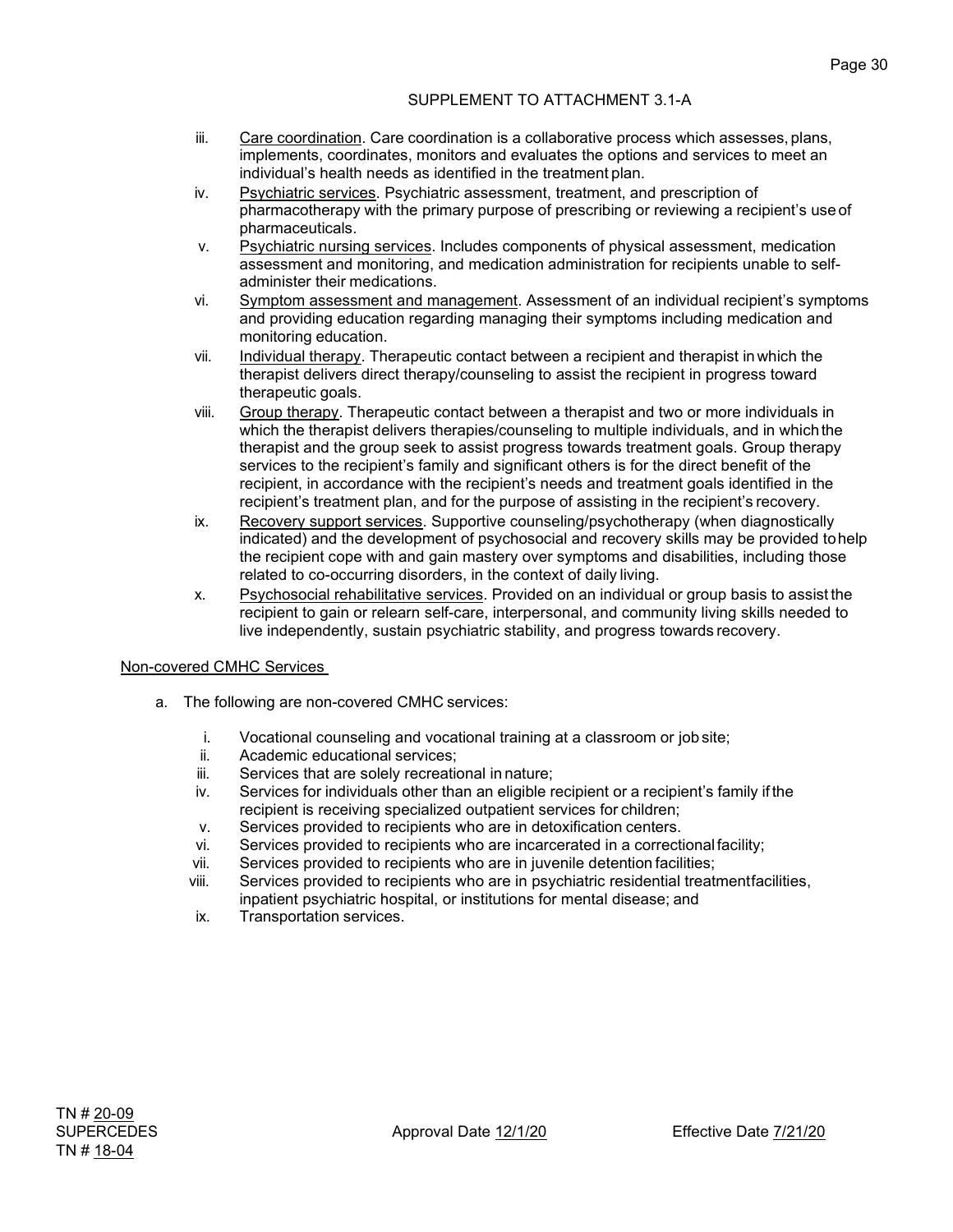## CMHC Practitioners and Qualifications

All CMHCs must have a clinical supervisor. A clinical supervisor is a mental health professional who has at least a master's degree in psychology, social work, counseling, or nursing and currently holds a license in that field. The clinical supervisor must have two years of supervised postgraduate clinical experience in a mental health setting. Individuals with an associate, bachelors, or master's degree that do not meet the definition of a clinical supervisor must be supervised by a clinical supervisor. Registered nurses and licensed practical nurses must comply with state regulations regarding supervision. The table below lists the provider qualifications for furnishing mental health services:

| <b>Services</b> |                                                  | <b>Practitioner Qualifications</b>  |                                                                                                                                                                                                                                                                                                                                                                                                                          |  |
|-----------------|--------------------------------------------------|-------------------------------------|--------------------------------------------------------------------------------------------------------------------------------------------------------------------------------------------------------------------------------------------------------------------------------------------------------------------------------------------------------------------------------------------------------------------------|--|
|                 | Psychiatric services                             | $\bullet$                           | A licensed physician or psychiatrist, or a licensed<br>physician assistant or licensed certified nurse<br>practitioner.                                                                                                                                                                                                                                                                                                  |  |
| $\bullet$       | Individual therapy;                              | $\bullet$                           | A master's degree in psychology, social work,                                                                                                                                                                                                                                                                                                                                                                            |  |
| $\bullet$       | Group therapy;                                   |                                     | counseling, or nursing; a social work license.                                                                                                                                                                                                                                                                                                                                                                           |  |
| $\bullet$       | Family therapy; and                              |                                     |                                                                                                                                                                                                                                                                                                                                                                                                                          |  |
| $\bullet$       | Parent or guardian therapy.                      |                                     |                                                                                                                                                                                                                                                                                                                                                                                                                          |  |
| $\bullet$       | Collateral contacts;                             | $\bullet$                           | At least an associate's degree in social sciences                                                                                                                                                                                                                                                                                                                                                                        |  |
| $\bullet$       | Care coordination; and                           |                                     | or human related services field; or                                                                                                                                                                                                                                                                                                                                                                                      |  |
|                 | Symptom assessment and management.               | $\bullet$                           | A master's degree in psychology, social work,<br>counseling, or nursing; a social work license; or<br>bachelor's degree in a human services field and<br>two years of related experience; or                                                                                                                                                                                                                             |  |
|                 |                                                  | $\bullet$<br>$\bullet$              | A licensed physician or psychiatrist, or a licensed<br>physician assistant or licensed certified nurse<br>practitioner; or<br>A registered nurse or licensed practical nurse to<br>provide psychiatric nursing services.                                                                                                                                                                                                 |  |
| $\bullet$       | Family education and support;                    | $\bullet$                           | At least an associate's degree in social sciences                                                                                                                                                                                                                                                                                                                                                                        |  |
|                 | Recovery support services; and                   |                                     | or human related services field; or                                                                                                                                                                                                                                                                                                                                                                                      |  |
|                 | Psychosocial rehabilitation services.            | $\bullet$                           | A master's degree in psychology, social work,<br>counseling, or nursing; a social work license; or<br>bachelor's degree in a human services field and<br>two years of related experience.                                                                                                                                                                                                                                |  |
|                 | Crisis assessment and intervention               | $\bullet$                           | A master's degree in psychology, social work,<br>counseling, or nursing; a social work license; or<br>bachelor's degree in a human services field and<br>two years of related experience.                                                                                                                                                                                                                                |  |
| $\bullet$       | Psychiatric nursing services                     | $\bullet$                           | A registered nurse or licensed practical nurse to<br>provide psychiatric nursing services.                                                                                                                                                                                                                                                                                                                               |  |
| $\bullet$       | Integrated assessment, evaluation, and screening | $\bullet$<br>$\bullet$<br>$\bullet$ | A master's degree in psychology, social work,<br>counseling, or nursing; a social work license; or<br>bachelor's degree in a human services field and<br>two years of related experience; or<br>A licensed physician or psychiatrist, or a licensed<br>physician assistant or licensed certified nurse<br>practitioner; or<br>A registered nurse or licensed practical nurse to<br>provide psychiatric nursing services. |  |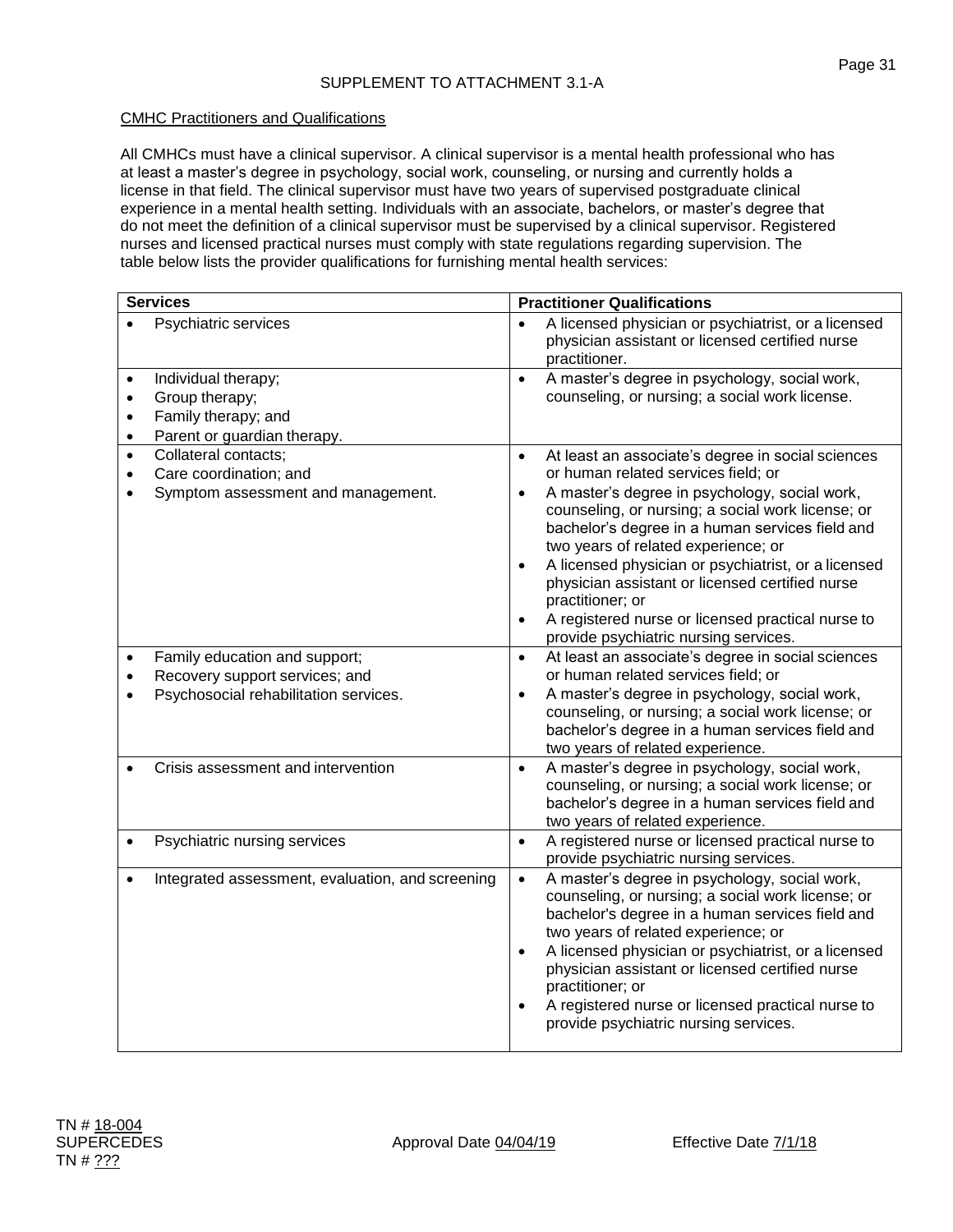2. Substance use disorder agencies accredited by the single state agency for substance abuse. Services are covered for an individual for whom an integrated assessment has been prepared that includes a primary diagnosis of substance use disorder. The agency must prepare an individual treatment plan as a result of the integrated assessment. Crisis intervention services do not require an integrated assessment or individual treatment plan.

#### Substance Use Disorder Agency Services

- a. Integrated assessment. The integrated assessment includes both functional and diagnostic components. The assessment shall establish the historical development and dysfunctional nature of the recipient's alcohol and drug abuse or dependence and shall assess the recipient's treatment needs.
- b. Crisis intervention services. Crisis intervention services are provided to a recipient in a crisissituation related to the recipient's use of substances, including crisis situations where co-occurring mental health symptoms may be present. The focus of the intervention is to restore the recipient to the level of functioning before the crisis or provide means to place the recipient into a secure environment.
- c. Early intervention services. Nonresidential services provided to individuals that may have substance use related problems, but do not meet the diagnostic criteria for a substance use disorder. The following services at a minimum must be included:
	- i. Initial screening and planning within 48 hours of initial contact.
	- ii. Crisis intervention services as described above in item b.
	- iii. Individual or family counseling regarding substance abuse and dependence. Family counseling services to the recipient's family and significant others is for the direct benefit of the recipient, in accordance with the recipient's needs and treatment goals identified in the recipient's treatment plan, and for the purpose of assisting in the recipient's recovery.
	- iv. Discharge planning services to include continued care planning and counseling, referral to and coordination of care with other resources that will assist a client's recovery, including educational, vocational, medical, legal, social, mental health, employment, and other related alcohol and drug services, and referral to and coordination of medical services which includes the availability of tuberculosisand human immunodeficiency virus services.
- d. Outpatient treatment services provided by an accredited nonresidential program to a recipient or a person harmfully affected by alcohol or other drugs through regularly scheduled counselingservices. The following services are covered:
	- i. Individual, group and family counseling regarding substance abuse and dependence. Group and family counseling services to the recipient's family and significant others is for the direct benefit of the recipient, in accordance with the recipient's needs and treatment goals identified in the recipient's treatment plan, and for the purpose of assisting in the recipient's recovery.
	- ii. Discharge planning services to include continued care planning and counseling, referral to and coordination of care with other resources that will assist a client's recovery, including educational, vocational, medical, legal, social, mental health, employment, and other related alcohol and drug services, and referral to and coordination of medical services which includes the availability of tuberculosisand human immunodeficiency virus services.
	- iii. Collateral Contacts which is a telephone or face-to-face contact with an individual other than the identified recipient in order to plan appropriate treatment, to assist an individual so the individual can respond therapeutically to the recipient's substance abuse problem, or to refer the recipient, family, or both, to other necessary community supports.
- e. Intensive outpatient treatment services are provided by an accredited nonresidential program providing services to a recipient in a clearly defined, structured, intensive outpatient treatment program on a regularly scheduled basis. The following services are covered:
	- i. Individual, group, and family counseling regarding alcohol and drug abuse and dependence. Group and family counseling services to the recipient's family and significant others is for the direct benefit of the recipient, in accordance with the recipient's needs and treatment goals identified in the recipient's treatment plan, and for the purpose of assisting in the recipient's recovery.
	- ii. Discharge planning which must include continued care planning and counseling,referral to and coordination of care with other resources that will assist a recipient's recovery, including education, vocational, medical, legal, social, mental health, employment, and other related alcohol and drug services, and referral to and coordination of medical services to include the availability of tuberculosis and human immunodeficiency virus services.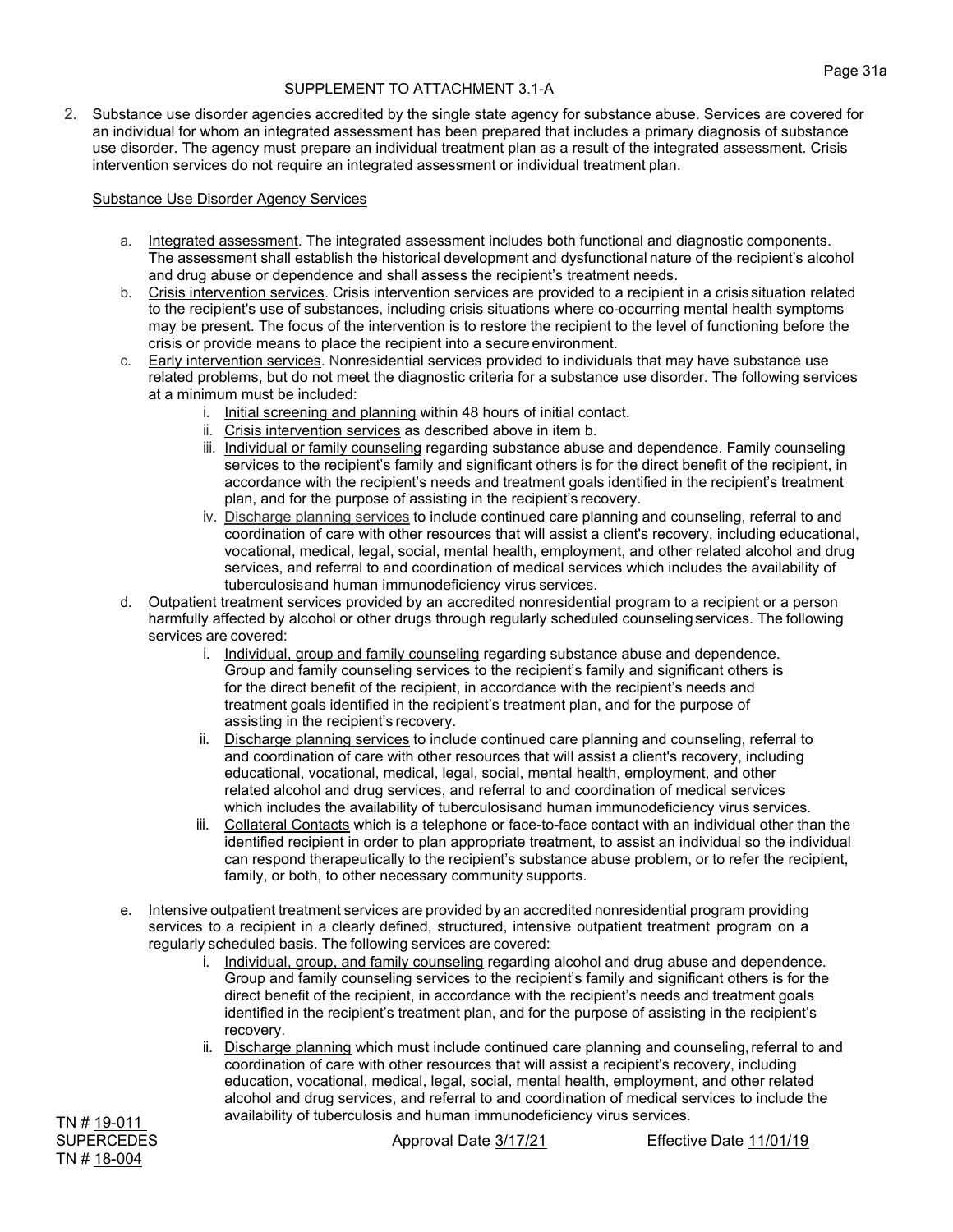- iii. Collateral Contacts which is a telephone or face-to-face contact with an individual other than the identified recipient in order to plan appropriate treatment, to assist an individual so the individual can respond therapeutically to the recipient's substance abuse problem, or to refer the recipient, family, or both, to other necessary community supports.
- f. Day treatment services are provided by an accredited program providing services to a recipient in a clearly defined, structured, intensive treatment program. The following services are covered:
	- i. Individual, group, and family counseling regarding alcohol and drug abuse and dependence. Group and family counseling services to the recipient's family and significant others is for the direct benefit of the recipient, in accordance with the recipient's needsand treatment goals identified in the recipient's treatment plan, and for the purpose of assisting in the recipient's recovery.
	- ii. Discharge planning which must include continued care planning and counseling, referral to and coordination of care with other resources that will assist a recipient's recovery, including education, vocational, medical, legal, social, mental health, employment, and other related alcohol and drug services, and referral to and coordination of medical services to include the availability of tuberculosis and human immunodeficiency virus services.
- g. Clinically-managed low-intensity residential treatment services provided by an accredited residential program providing services to a recipient in a structured environment designed to aid re-entry into the community. Clinically-managed, low-intensity residential treatment programs are not institutions for mental diseases as described in 42 CFR 435.1010. The following services are covered:
	- i. Individual, group, and family counseling regarding alcohol and drug abuse and dependence. Group and family counseling services to the recipient's family and significant others is for the direct benefit of the recipient, in accordance with the recipient's needs and treatment goals identified in the recipient's treatment plan, and for the purpose of assisting in the recipient's recovery.
	- ii. Discharge planning to continued care planning and counseling, referral to and coordination of care with other resources that will assist a recipient's recovery, including education, vocational, medical, legal, social, mental health, employment, and otherrelated alcohol and drug services, and referral to and coordination of medical services to include the availability of tuberculosis and human immunodeficiency virus services.
- h. Medically-monitored intensive inpatient treatment programs are an accredited residential program providing services to a recipient in a structured environment. These medically-monitored intensive inpatient treatment program may be provided to eligible individuals in an eligible IMD as allowed in Attachment 3.1- M. The following services are covered:
	- i. Individual, group, and family counseling regarding alcohol and drug abuse and dependence. Group and family counseling services to the recipient's family and significant others is for the direct benefit of the recipient, in accordance with the recipient's needs and treatment goals identified in the recipient's treatment plan, and for the purpose of assisting in the recipient's recovery.
	- ii. Discharge planning to include continued care planning and counseling, referral to and coordination of care with other resources that will assist a recipient's recovery, including education, vocational, medical, legal, social, mental health, employment, and other related alcohol and drug services, and referral to and coordination of medical services to include the availability of tuberculosis and human immunodeficiency virus services.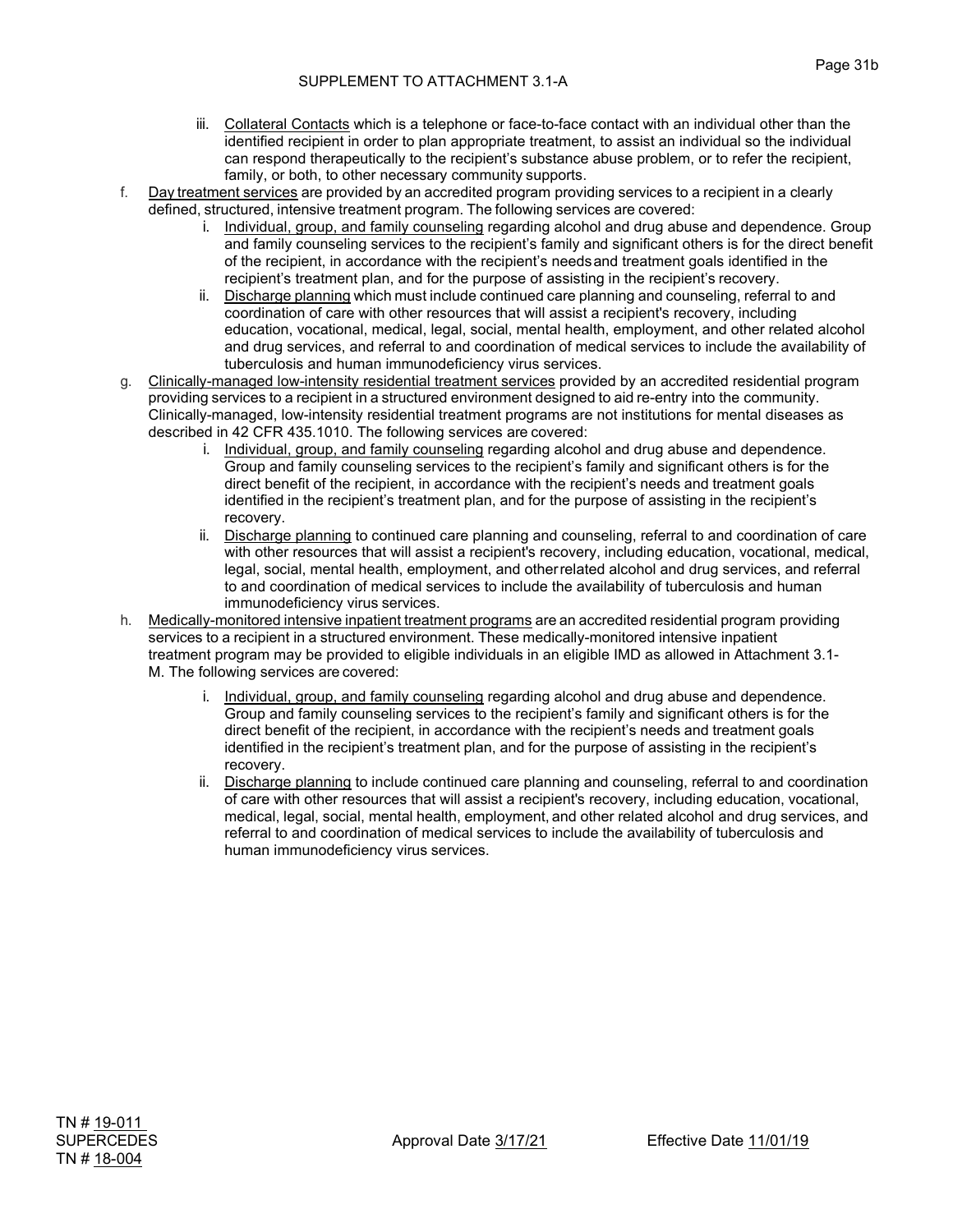## Substance Use Disorder Agencies Non-Covered Services

The following services are non-covered for substance use disorder agencies:

- a. Treatment for a diagnosis of substance use disorder that exceeds the limits established by the division, unless prior authorization is approved by the division;
- b. Out-of-state substance use disorder treatment unless the division determines that appropriate in- state treatment is not available;
- c. Treatment for a gambling disorder;
- d. Room and board for residential services;
- e. Substance use disorder treatment before the integrated assessment is completed;
- f. Substance use disorder treatment after 30 days if the treatment plan has not beencompleted;
- g. Substance use disorder treatment if a required review has not beencompleted;
- h. Court appearances, staffing sessions, or treatment team appearances; and
- i. Substance use disorder services provided to a recipient incarcerated in a correctionalfacility.

Substance Use Disorder Agencies Practitioners and Qualifications

All agency staff providing addiction counseling must meet the standards for addiction counselors or addiction counselor trainees in accordance with South Dakota Board of Addiction and Prevention Professionals requirements. Each agency must have a clinical supervisor that supervises clinical services. Clinical supervisors must be licensed as either a certified addiction counselor or licensed addiction counselor. The table below lists the services each provider can provide, provider qualifications, and supervisory requirements:

| <b>Practitioner Type</b>                | <b>Services Furnished</b>                                                                                                                                                                                         | Qualifications                                                                                                                                       | <b>Supervisory</b><br><b>Requirements</b>                                                       |
|-----------------------------------------|-------------------------------------------------------------------------------------------------------------------------------------------------------------------------------------------------------------------|------------------------------------------------------------------------------------------------------------------------------------------------------|-------------------------------------------------------------------------------------------------|
| <b>Licensed Addiction</b><br>Counselor  | Integrated assessment;<br>$\bullet$<br>Crisis intervention:<br>Early intervention<br>services:<br>Individual, group, and<br>family counseling;<br>Discharge planning;<br>and<br>Collateral contacts.<br>$\bullet$ | Must meet be licensed as<br>a Licensed Addiction<br>Counselor by the South<br>Dakota Board of<br><b>Addiction and Prevention</b><br>Professionals.   | None                                                                                            |
| <b>Certified Addiction</b><br>Counselor | Integrated assessment;<br>$\bullet$<br>Crisis intervention;<br>Early intervention<br>services:<br>Individual, group, and<br>family counseling;<br>Discharge planning;<br>and<br>Collateral contacts.<br>$\bullet$ | Must meet be certified as<br>a Certified Addiction<br>Counselor by the South<br>Dakota Board of<br><b>Addiction and Prevention</b><br>Professionals. | None                                                                                            |
| <b>Addiction Counselor</b><br>Trainee   | Integrated assessment;<br>$\bullet$<br>Crisis intervention;<br>Early intervention<br>services:<br>Individual, group, and<br>$\bullet$<br>family counseling;<br>Discharge planning;<br>and<br>Collateral contacts. | Must meet be recognized<br>as an Addiction<br>Counselor Trainee by the<br>South Dakota Board of<br><b>Addiction and Prevention</b><br>Professionals. | Must be supervised by a<br>certified addiction<br>counselor or licensed<br>addiction counselor. |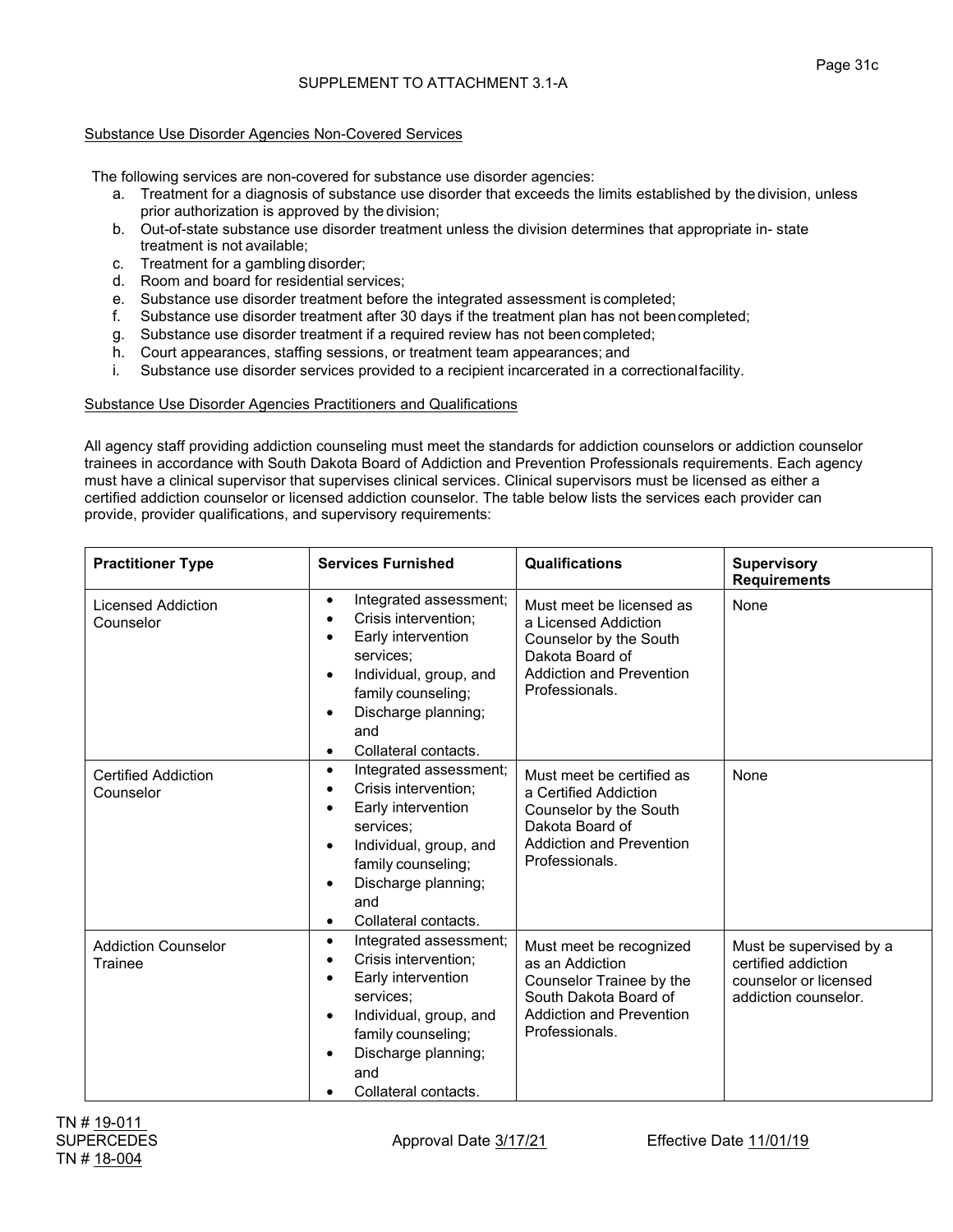# 14. Services for individuals age 65 or older in institutions for mental diseases

a. Inpatient Hospital

Not provided.

b. Skilled nursing services

No limitations.

c. **Intermediate care facility services**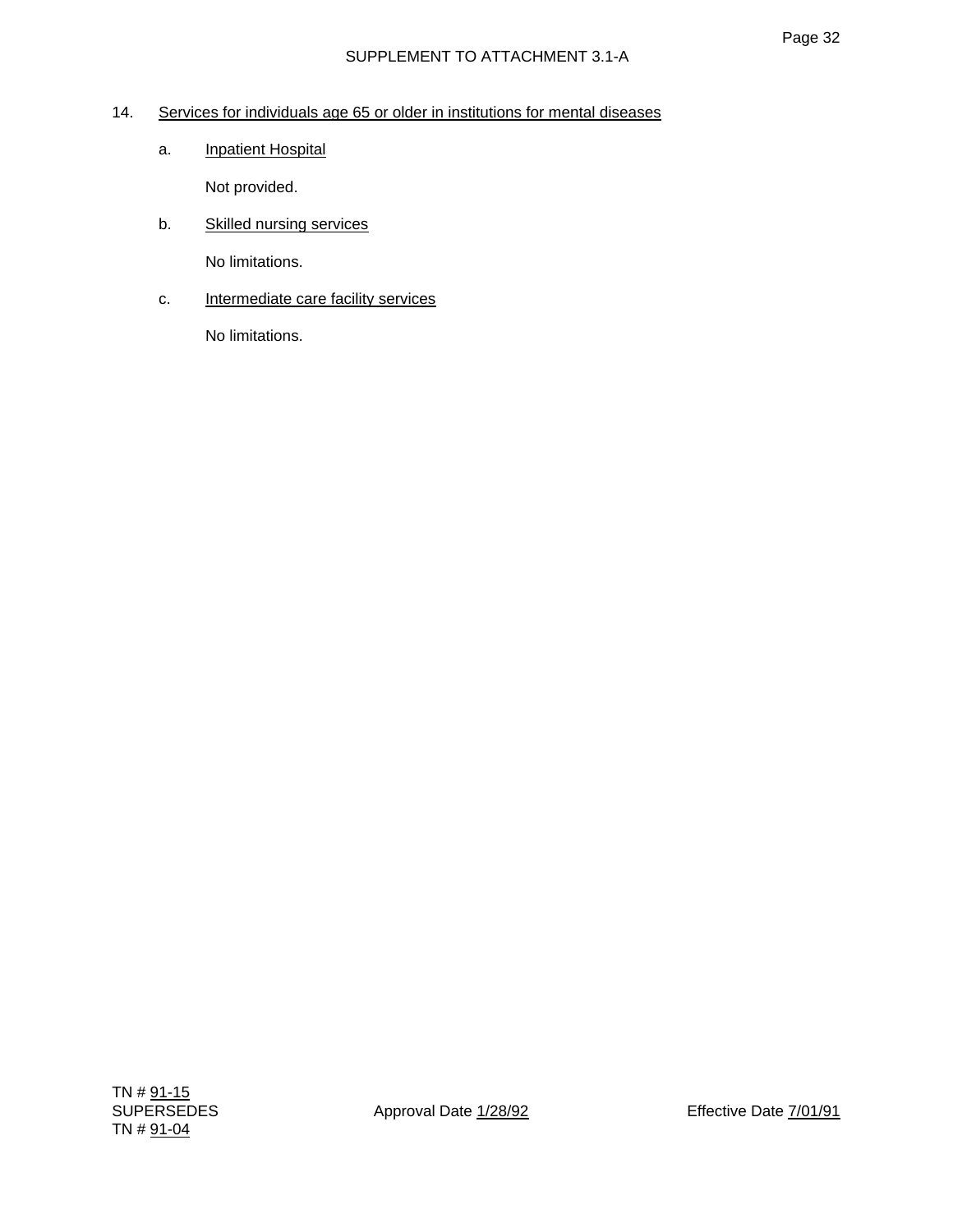## 15a. Intermediate Care Facilities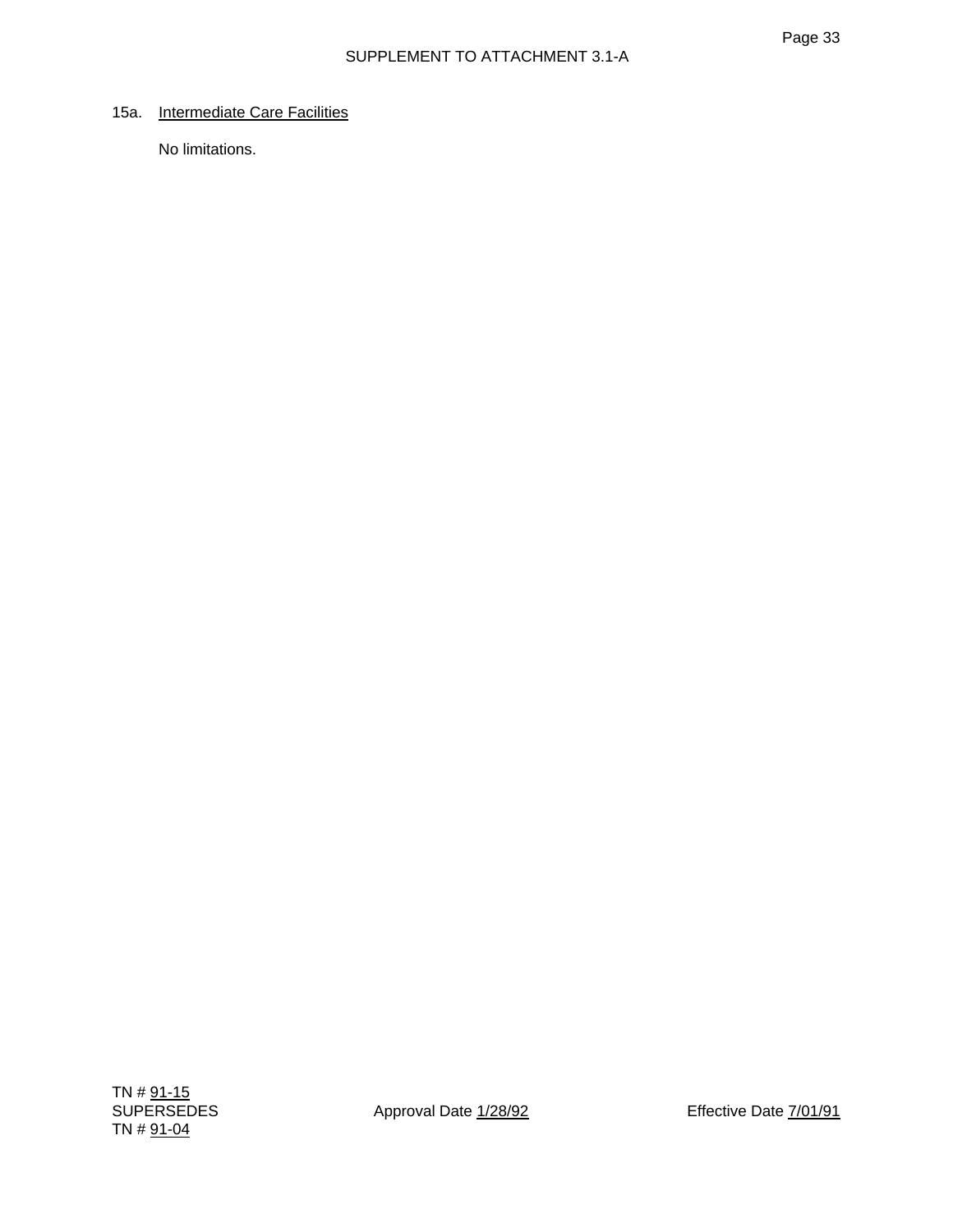15b. Intermediate Care Facilities for the Mentally Retarded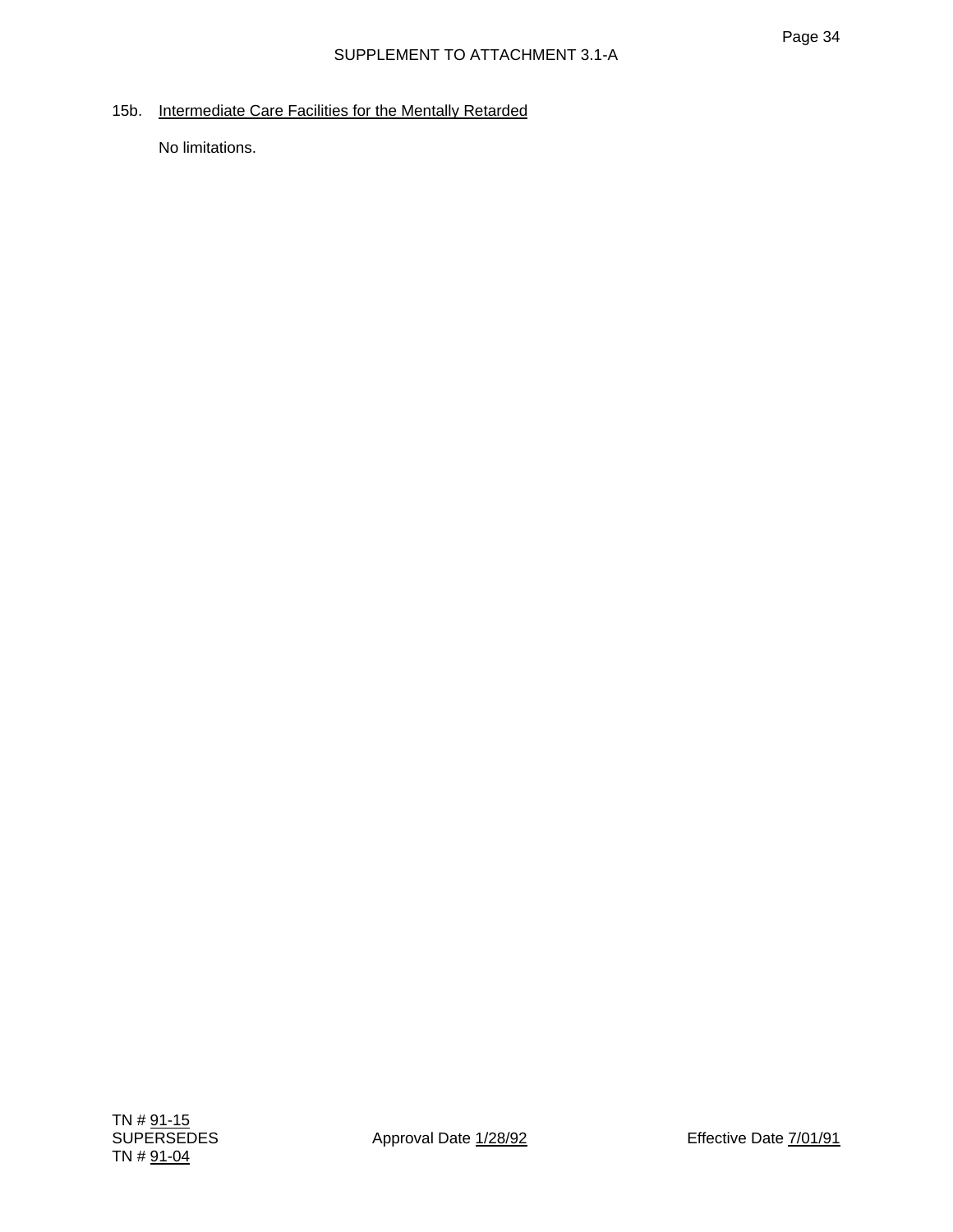### 16. Inpatient Psychiatric Facility Services for Individuals Under Age 22

 Preauthorization is required for service. Services provided must meet the requirements of 42 CFR 483.350 through 483.376. All facilities must be enrolled with the Department as Medicaid providers, surveyed and licensed by the South Dakota Department of Health, and provide attestations of accreditation by national organizations prior to licensure. Services fall within the regulations at 42 CFR 441.151.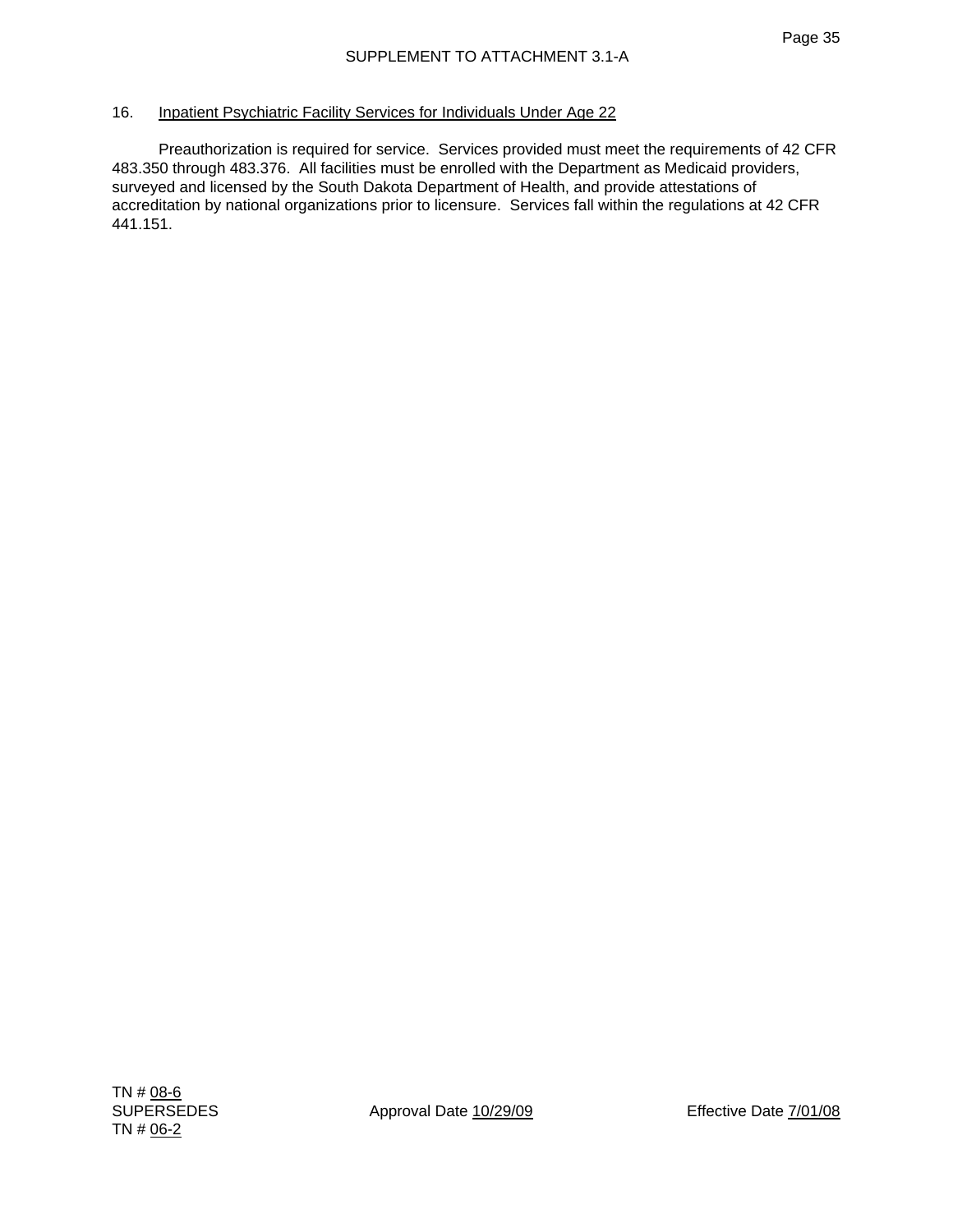# 17. Nurse-Midwife Services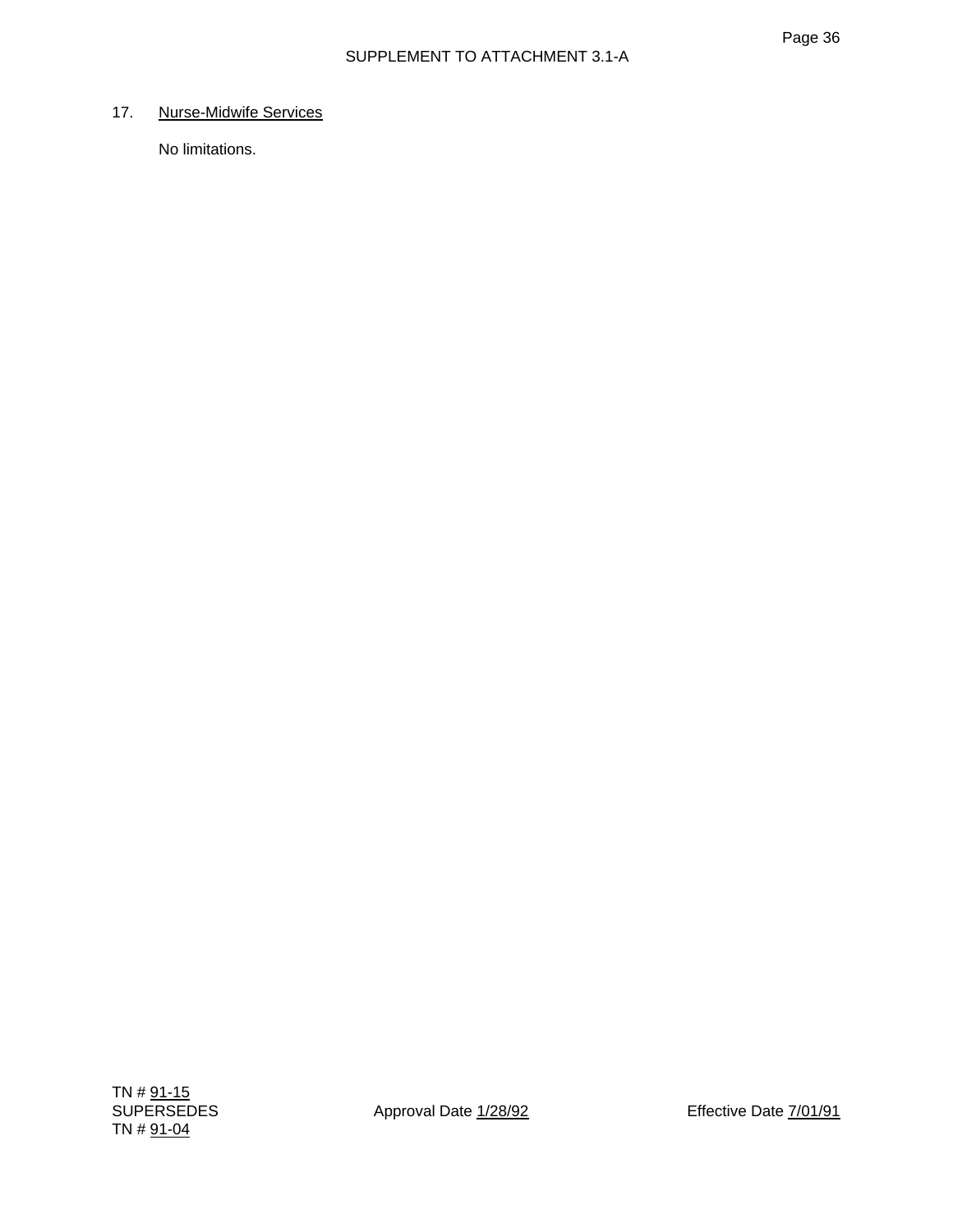#### 18. Hospice Care

 The hospice care benefit will follow the amount, duration, and scope of services as outlined in the State Medicaid Manual, Hospice Services, Section 4305.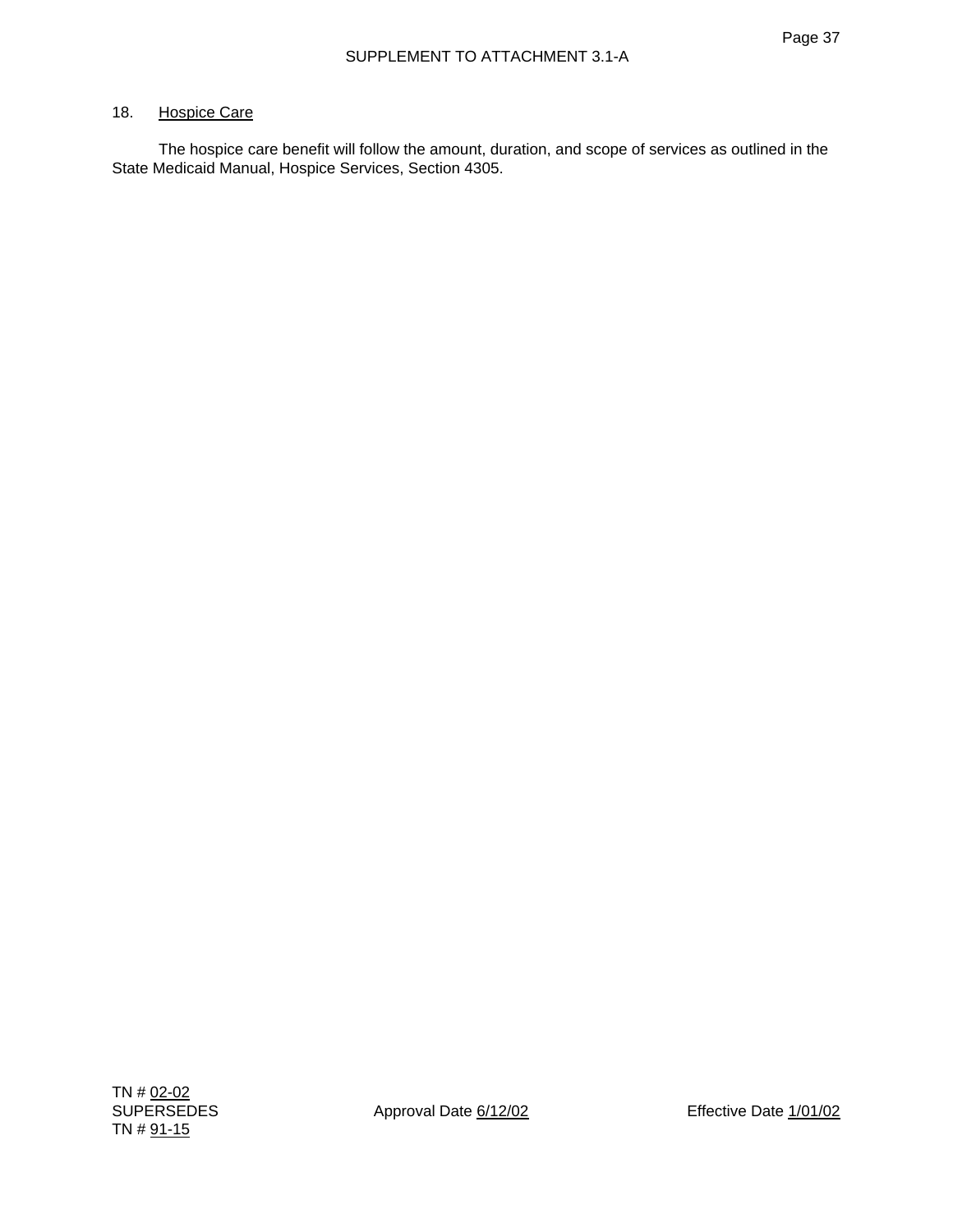# 19. Case Management Services

See targeted case management supplements to Attachment 3.1-A.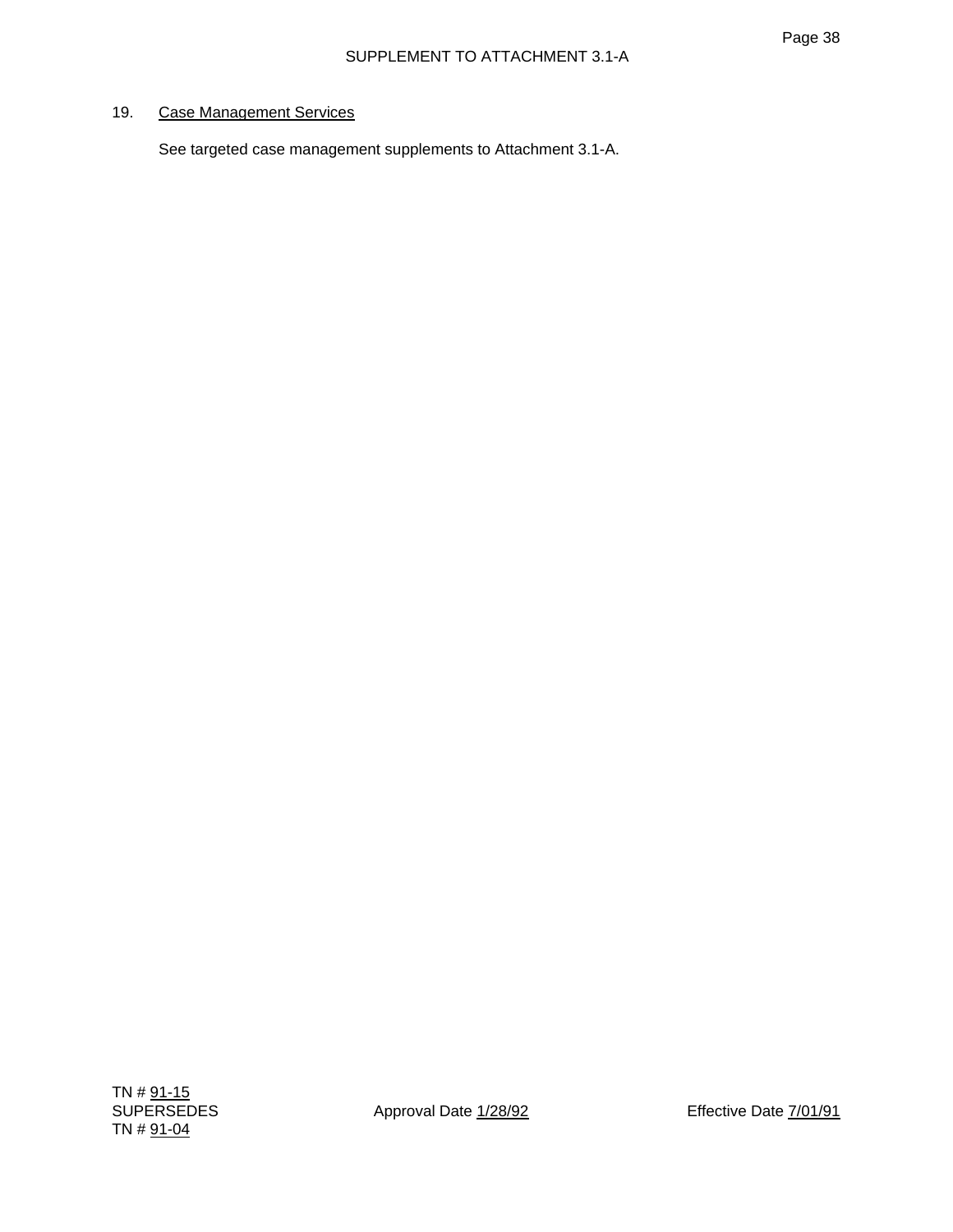#### 20. Extended Services to Pregnant Women

a. Pregnancy-related and postpartum services for 60 days after the pregnancy ends.

 Services payable include physician, inpatient/outpatient hospital, prescription drug, family planning, physician assistants, nurse practitioners, RHCs, FQHCs, clinics, medical equipment, prosthetic devices, home health services, and transportation services.

b. Services for any other medical conditions that may complicate pregnancy.

 Services payable include physician, inpatient/outpatient hospital, prescription drug, family planning, physician assistants, nurse practitioners, RHCs, FQHCs, clinics, medical equipment, prosthetic devices, home health services, and transportation services.

c. Services related to pregnancy that may complicate pregnancy.

 Services payable include physician, inpatient/outpatient hospital, prescription drug, family planning, physician assistants, nurse practitioners, RHCs, FQHCs, clinics, medical equipment, prosthetic devices, home health services, transportation services, and treatment for chemical dependency and substance abuse.

21. Ambulatory Prenatal Care for Pregnant Women Furnished During a Presumptive Eligibility Period by a Qualified Provider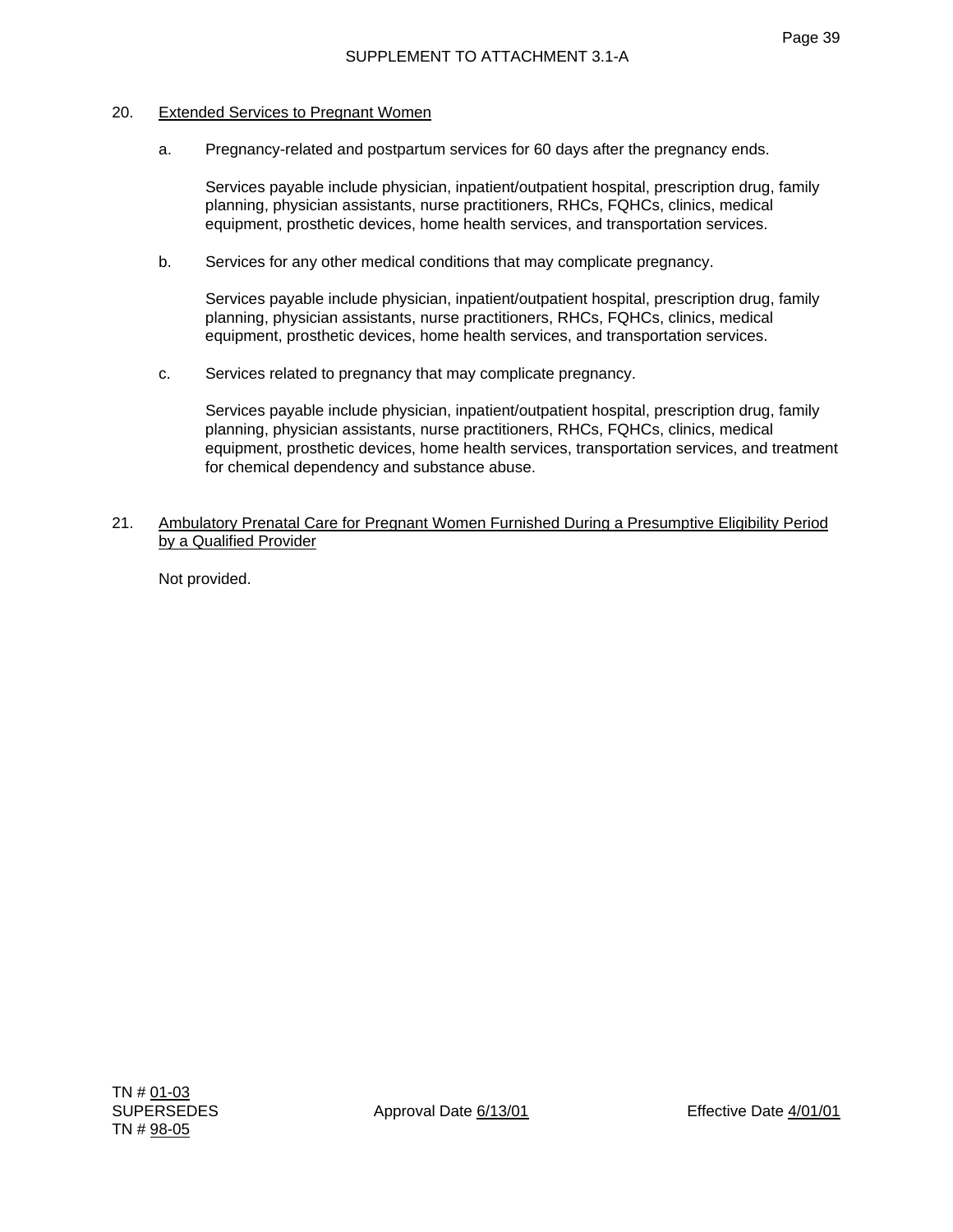21. Ambulatory Prenatal Care for Pregnant Women Furnished During a Presumptive Eligibility Period by a Qualified Provider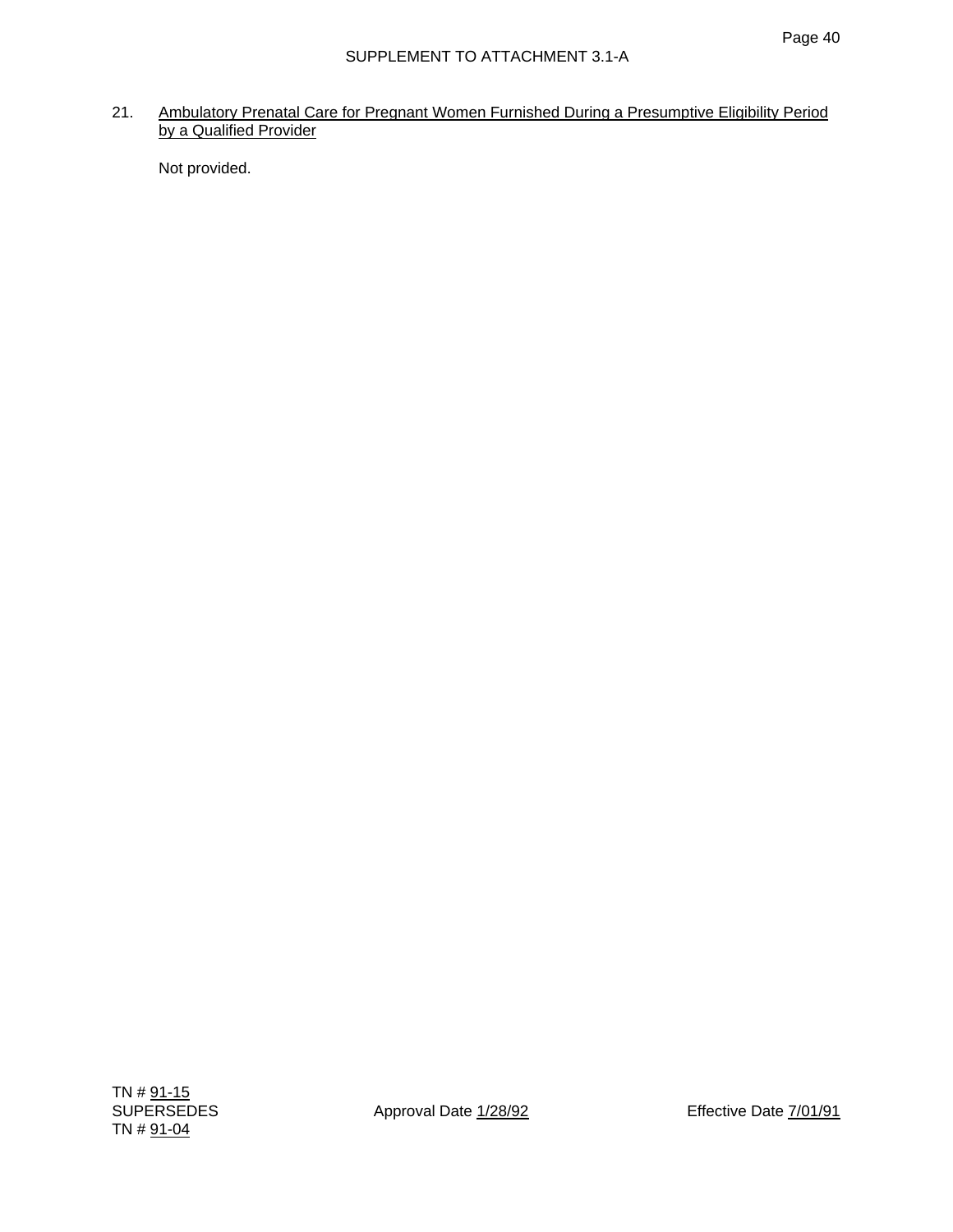# 22. Respiratory Care Services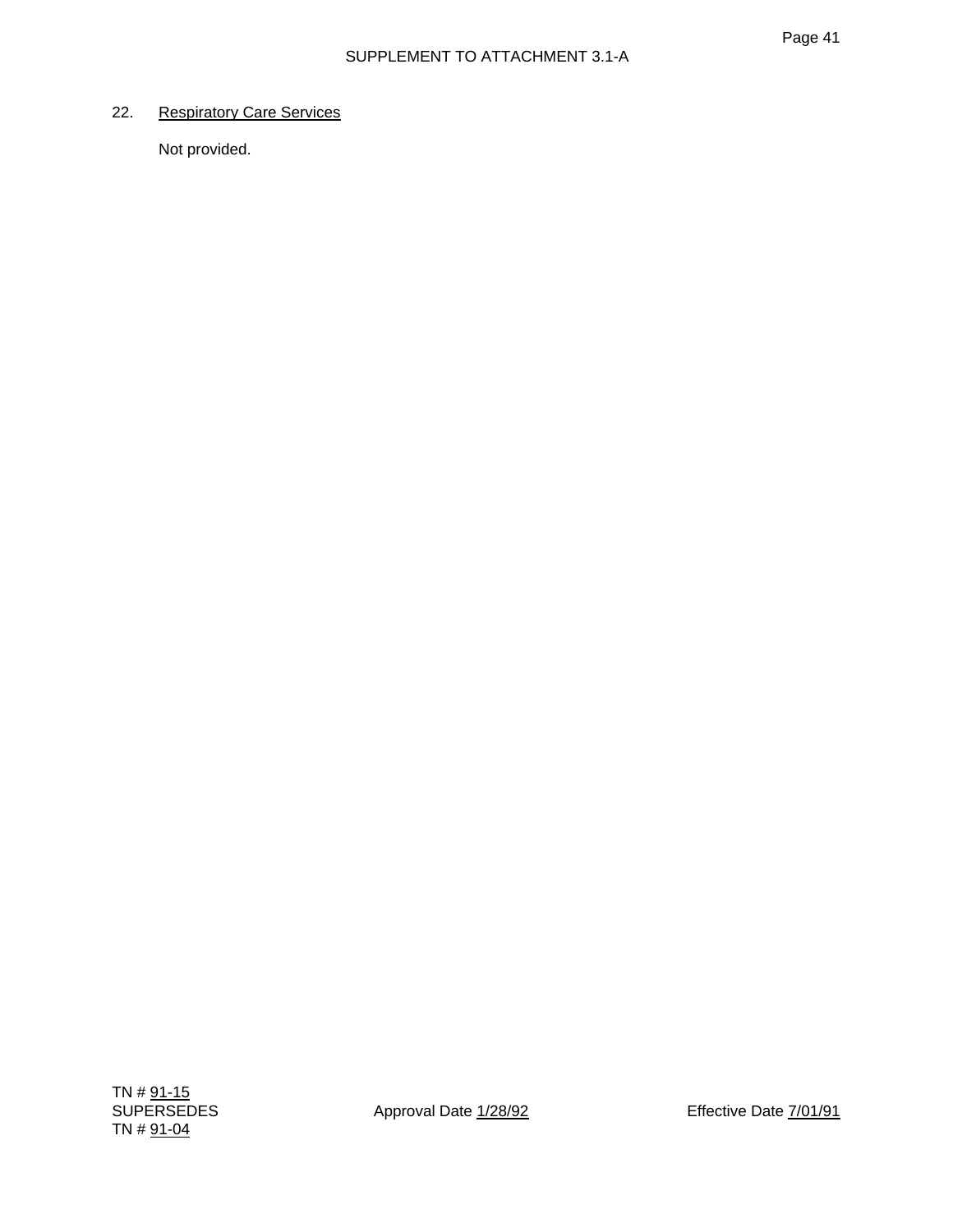# 23. Pediatric or Family Nurse Practitioners

See service limits under section 5a of this attachment.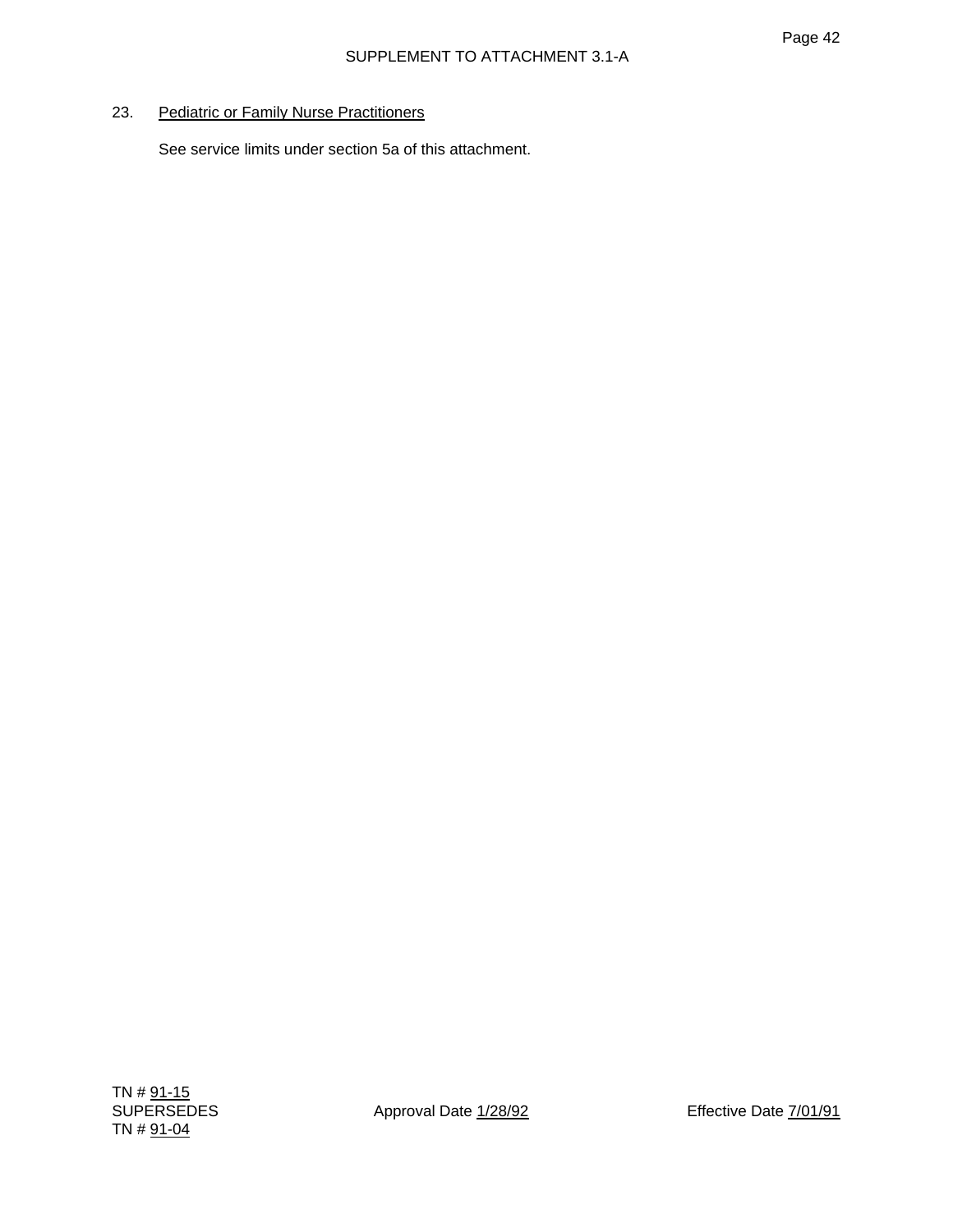#### 24. Any Other Medical Care and Any Other Type of Remedial Care Recognized Under State Law, Specified by the Secretary

a. Transportation.

Ground and air ambulance services are covered if other methods of transportation are contraindicated by the recipient's condition.

Secure medical transportation to or from a covered medically necessary appointment is covered for recipients who are confined to a wheelchair or stretcher. Community transportation to or from a covered medically necessary appointment is covered. Purchase of tickets from commercial carriers (airlines, bus, etc.) to or from a covered medically necessary appointment outside the recipient's city of residence is covered. Mileage incurred by the recipient or a volunteer driver to or from a covered medically necessary appointment outside the recipient's city of residence is covered. Meals and Lodging incurred as a result of travel of at least 150 miles or more one way from the recipient's city of residence to receive covered specialty care or treatments and that results in an overnight stay is covered for the recipient and if necessary one escort or volunteer driver.

Transportation must be to the closest medical facility or medical provider capable of providing the necessary services, unless the recipient has a written referral or a written authorization from the recipient's medical provider to seek treatment at a different facility or from a different provider.

b. Services provided in religious non-medical home health care institutions.

Not provided.

- c. Reserved.
- d. Nursing facility services for patients under 21 years of age.

No limitations.

e. Emergency hospital services.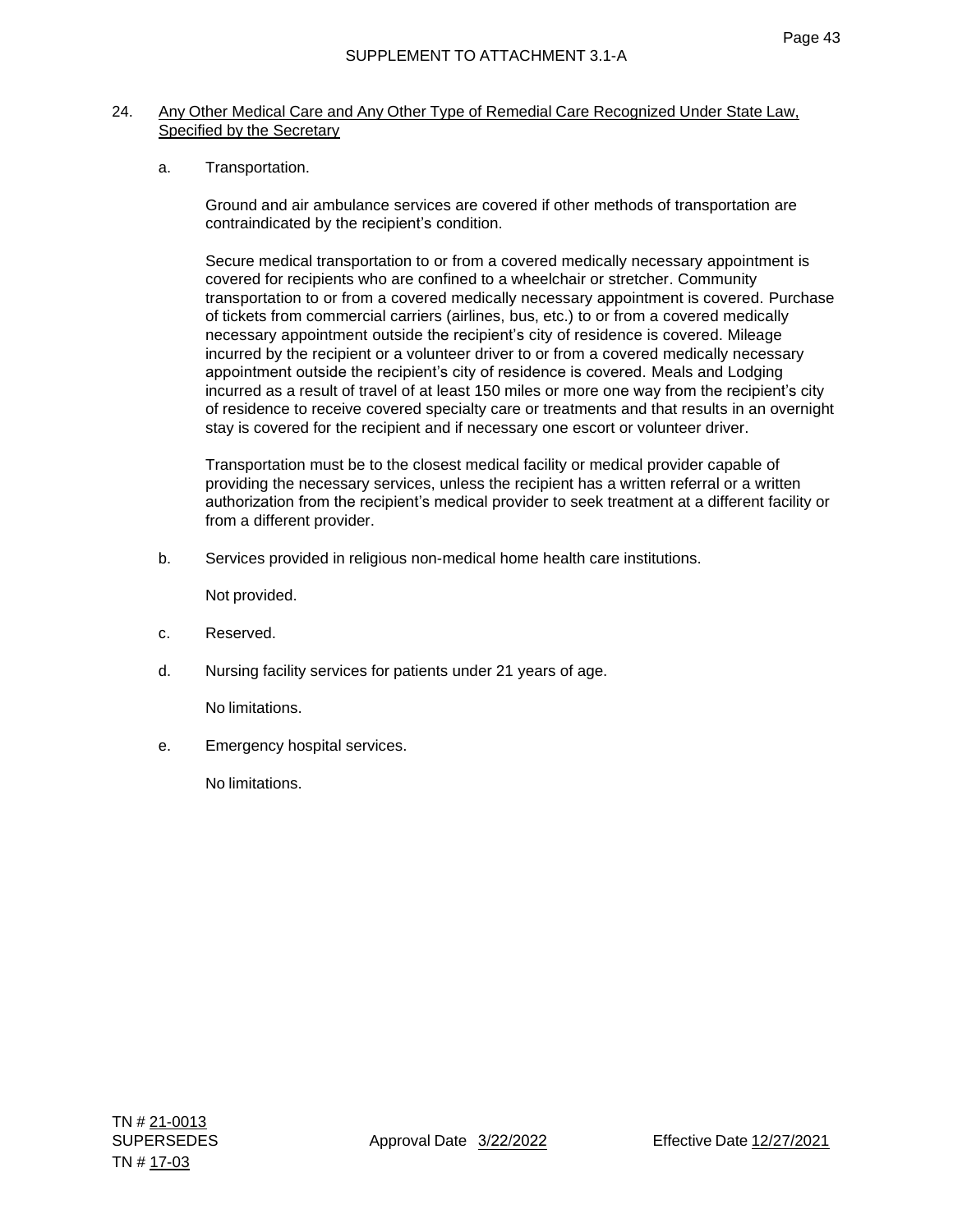# 25. Personal care services

Personal care services are provided in accordance with 42 CFR 440.167.

Personal care services are limited to a maximum of 500 hours of services annually.